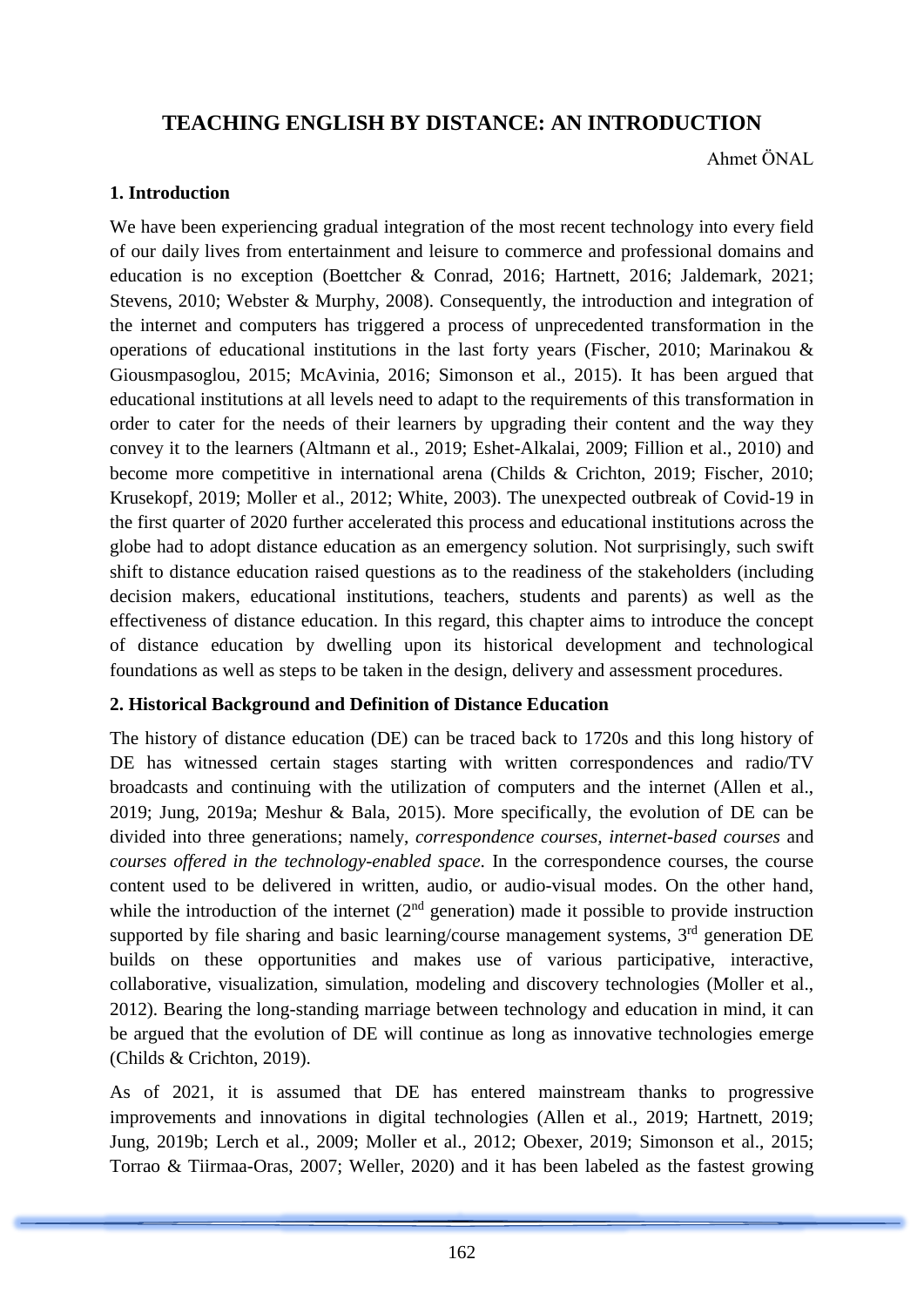formal and informal education model (Berge, 2019). The outbreak of Covid-19 has expedited this tendency (Rennell, 2020) and it would be justified to argue that learning without technology has become hardly conceivable. More often than not, DE is delivered online today and since online DE shares the same roots with traditional forms of DE, Zawacki-Richter (2019) advocates that the extant heritage should not be lost and program designers should build on existing history, research, theory and practice. To sum up, the concept of DE has merged with online education in the  $21<sup>st</sup>$  century and online learning is regarded as the equivalent of DE even though several other terms such as *virtual learning, distance teaching and learning, online education, online teaching and learning, e-learning, distributed learning, open learning,* or *asynchronous learning* are used interchangeably to refer to the same or similar phenomenon (Allen et al., 2019; Burns, 2011; Cleveland-Innes, 2021; Davis, 2019; Koç, 2020; Simonson et al., 2015).

DE has been defined as "... a planned learning experience or method of instruction characterized by quasi-permanent separation of the instructor and learner(s)" (Burns, 2011, p. 9). Ally (2008) defines online learning as ".… the use of the internet to access materials; to interact with the content, instructor, and other learners; and to obtain support during the learning process, in order to acquire knowledge, to construct personal meaning, and to grow from the learning experience" (p. 5). Moore and Kearsley (1996), on the other hand, view DE as an intentional instruction that entails unique techniques of course design and instruction, specific ways of communication supported by technology and distinct institutional, administrative and organizational arrangements. As can be understood from the definitions provided, the main characteristics of DE are: *a)* separation of learner(s) and the teacher, *b)* the utilization of digital media to connect the teacher and students, *c)* provision of two-way interaction and *d)* implementation of individualized instruction (Siedlaczek, 2004; Simonson et al., 2015). Moreover, DE can also be viewed from a broader perspective featuring a great degree of variation including the institutional context, the technology or media utilized, the nature and content of the instruction and the level of interactivity (Burns, 2011). In this respect, traditional approaches to DE view it as taking place in a different place and at a different time; however, thanks to the latest innovations in interactive technologies, the modern understanding of DE has evolved into taking place at the same time but in a different place (Simonson et al., 2015). It should be admitted that the overall context in which instruction is to be provided is a determinant factor in terms of the classification of online learning and the significant role played by the context has not gone unnoticed by Bertin and Gravé (2010b), who state that technology influences the context and, correspondingly, context has a significant effect on DE. As a consequence, DE can be implemented in various forms (see Table 1) depending on the peculiarities of the context.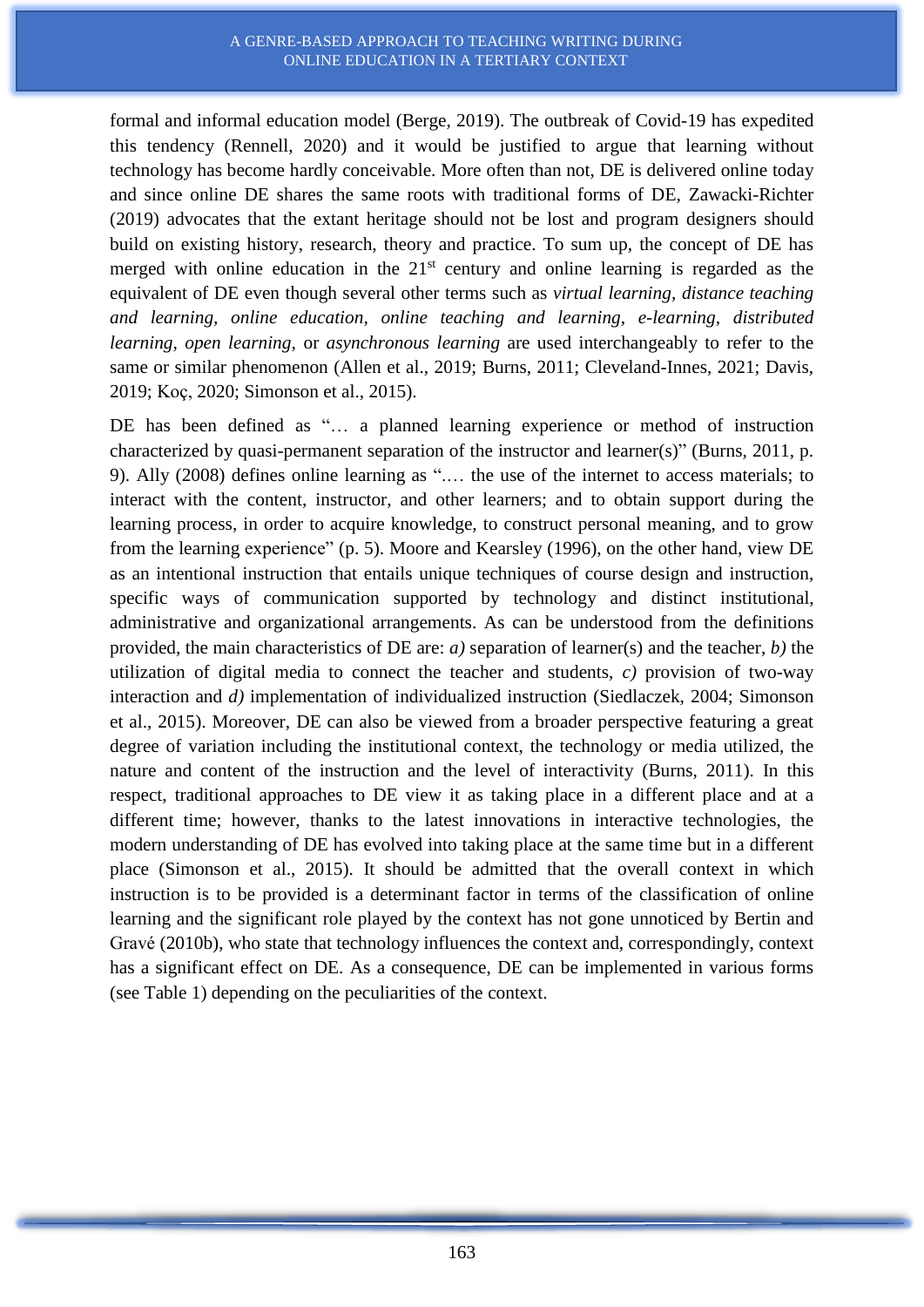| <b>Dimension</b> | <b>Attribute</b>       | <b>Meaning</b>                                                                                                   | <b>Example</b>                                                                     |
|------------------|------------------------|------------------------------------------------------------------------------------------------------------------|------------------------------------------------------------------------------------|
| Synchronicity    | Asynchronous           | Content delivery occurs at<br>different time than receipt by<br>student.                                         | Lectured module delivered via<br>Email.                                            |
|                  | Synchronous            | Content delivery occurs at the same<br>time as receipt by student.                                               | Lecture delivery via web cast.                                                     |
| Location         | Same Place             | Students use an application at the<br>same physical location as other<br>students and/or the instructor.         | <b>Using a Group Support</b><br>System (GSS) to solve a<br>problem in a classroom. |
|                  | Distributed            | Students use an application at various<br>physical locations, separate from other<br>students and the instructor | Using GSS to solve a<br>problem from distributed<br>locations.                     |
| Independence     | Individual             | Students work independently from<br>one another to complete learning<br>tasks.                                   | Students complete e-<br>learning modules<br>autonomously.                          |
|                  | Collaborative          | Students work collaboratively with<br>one another to complete learning<br>tasks.                                 | Students participate in<br>discussion forums to share<br>ideas.                    |
| Mode             | Electronically<br>Only | All content is delivered via<br>technology. There is no face-to- face<br>component.                              | An electronically enabled<br>e-learning course.                                    |
|                  | Blended                | E-learning is used to<br>supplement traditional<br>classroom learning.                                           | In class lectures are<br>enhanced with hands-on<br>computer exercises.             |

| <b>Table 1:</b> Dimensions of DE (Source: Wagner et al., 2008, p. 27) |  |  |  |
|-----------------------------------------------------------------------|--|--|--|
|-----------------------------------------------------------------------|--|--|--|

As can be understood from Table 1., DE can be offered either asynchronously or synchronously. While asynchronous interaction offers flexibility as to the time learners access the course, synchronous courses enable the participants to communicate on a real-time basis, which may motivate the learners and decrease the feeling of isolation. It should also be noted that, with the aim of benefitting from the advantages of both options, synchronous and asynchronous forms are being combined (labeled as *multi-synchronous*) by many institutions (White, 2003). As for the location, DE may be offered at the same place, or alternatively, it may be given in a distributed way. It may be argued that, thanks to mobile devices, the teacher and the students do not necessarily need to be in the same place and flexibility in terms of location is generally regarded as an advantage of DE. Students may study individually or collaboratively in DE; however, considering the widespread use of social networking technologies and necessity of forming a community, collaborative study has the potential to yield better results. Finally, the instruction may be provided either in a blended/hybrid mode or completely online. The context, institutional resources and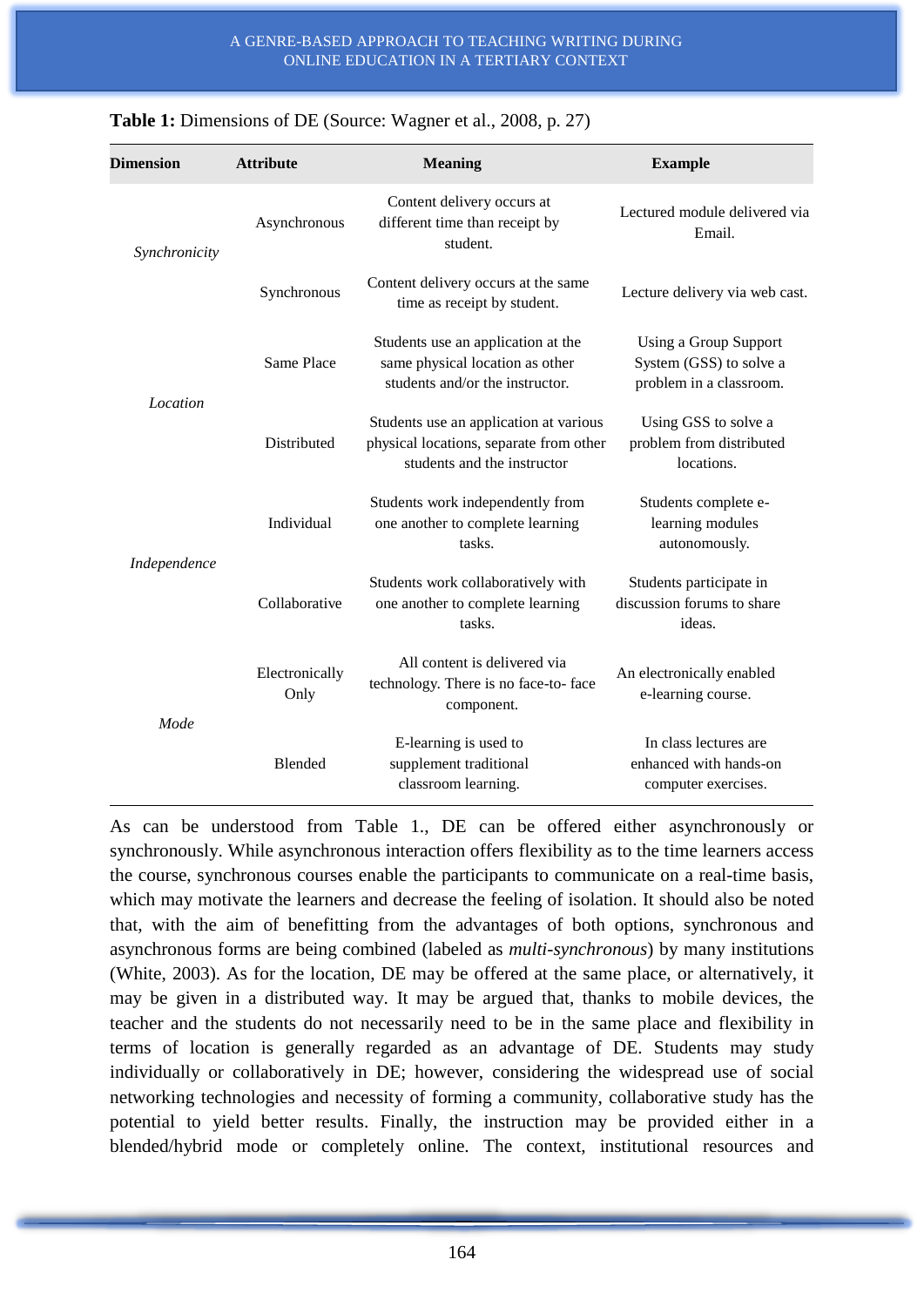constraints, characteristics of the course and a multitude of other factors need to be regarded while making a decision as to the mode of DE.

As has been aforementioned, online learning has merged into the implementation of DE and it has been defined as "...an approach to teaching and learning that includes the use of Internet technologies for learning and teaching. Learners use the online learning environments not only to access information and course content but also to interact and collaborate with other online participants within the course" (White, 2003, p. 27). Therefore, rather than following one standard model, a continuum of practices can be offered for the concept of online learning (Burns, 2011). Table 2 below summarizes the general classification of online learning provided by educational institutions.

| <b>Proportion</b><br>of Content<br><b>Delivered</b><br>Online | <b>Type of</b><br><b>Course</b> | <b>Typical Description</b>                                                                                                                                                                                                |
|---------------------------------------------------------------|---------------------------------|---------------------------------------------------------------------------------------------------------------------------------------------------------------------------------------------------------------------------|
| 0%                                                            | <b>Traditional</b>              | Course with no online technology used - content is delivered in<br>writing or orally.                                                                                                                                     |
| 1 to 29%                                                      | Web Facilitated                 | Course that uses web-based technology to facilitate what is<br>essentially a face-to-face course. May use a course management<br>system (CMS) or web pages to post the syllabus and<br>assignments.                       |
| 30 to 79%                                                     | Blended/Hybrid                  | Course that blends online and face-to-face delivery. Substantial<br>proportion of the content is delivered online, typically uses<br>online discussions, and typically has a reduced number of face-<br>to-face meetings. |
| $80 + \%$                                                     | Online                          | A course where most or all of the content is delivered online.<br>Typically have no face-to-face meetings.                                                                                                                |

**Table 2:** Classification of Online Learning (Source: Allen & Seaman, 2008, p.4)

As can be seen in Table 2., an *online* course implies that at least 80 % of the content is delivered online and there is almost no face-to-face contact between the participants. On the other hand, a *blended/hybrid* course refers to a comparatively balanced combination of faceto-face and online delivery. When less than 30 % of the course content is delivered online, it implies that a *web facilitated* course is offered rather than online or blended/hybrid course. The potential of blended (or hybrid) learning in the  $21<sup>st</sup>$  century has been underscored by many scholars (Graham, 2019; Thorne, 2003) and it has been argued that it promises to transform and reform higher education in a positive direction (Matheos & Cleveland-Innes, 2021). For instance, Fillion et al. (2010) and Jung (2019b) have observed that in the last decade there has been a gradual shift from traditional face-to-face mode to hybrid/blended or completely online modes. The main advantage of blended learning lies in its ability to blend the innovative educational technology with the participation and integration presented by traditional face-to-face education in the best way without any restrictions as to time and location (Thorne, 2003). It has also been reported that blended learning offers new forms of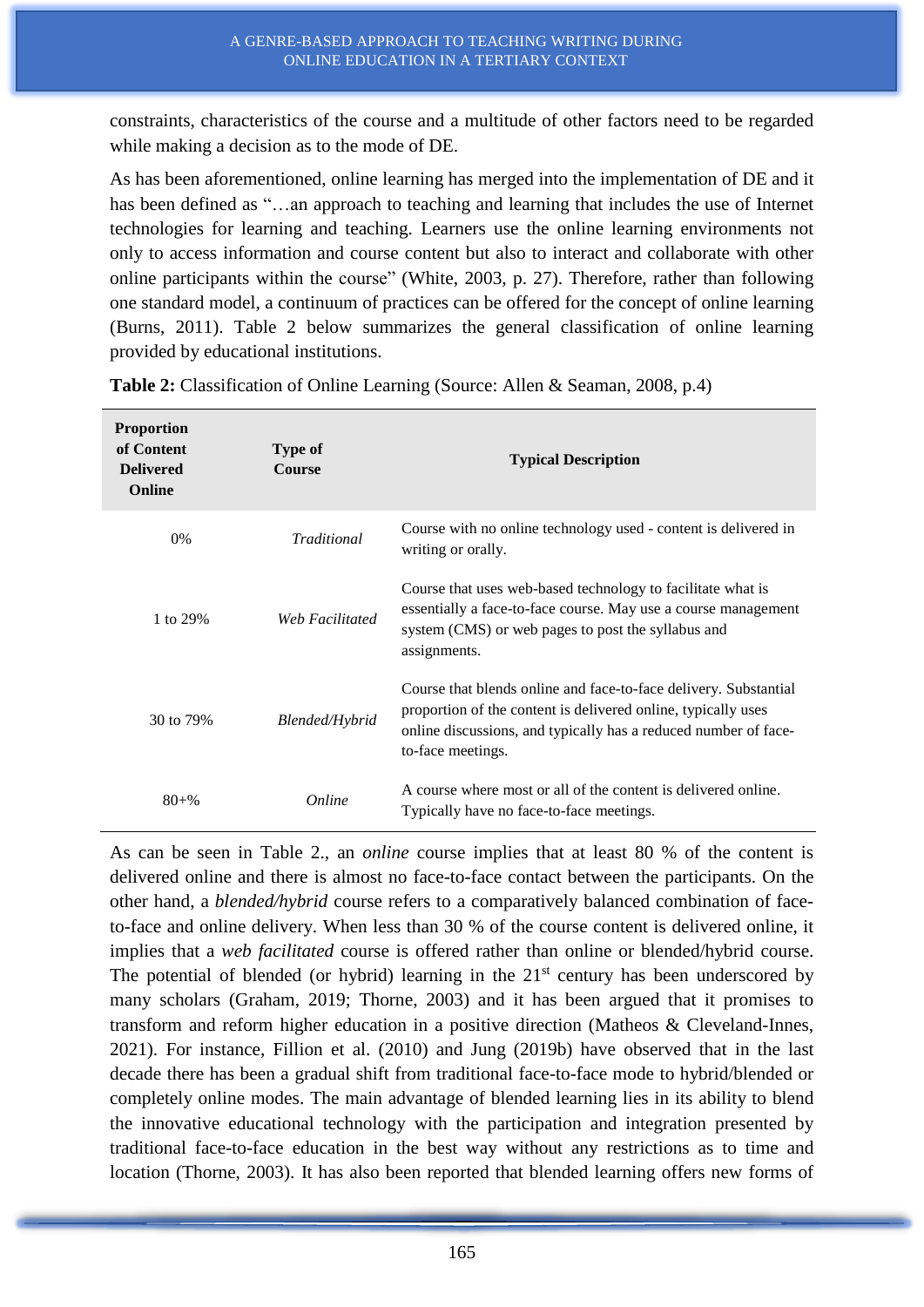communication and innovative didactical opportunities for learners to construct their understanding more permanently and effectively by tailoring the experience to the needs and preferences of learners (Torrao & Tiirmaa-Oras, 2007).

It should not go without saying that the introduction of Web 2.0 tools has made it easier, cheaper and more practical for many higher education institutions to provide their students with effective hybrid or even DE (Childs & Crichton, 2019; Fischer, 2010; Graham, 2019; Marinakou & Giousmpasoglou, 2015; Meshur & Bala, 2015; Simonson et al., 2015; Torrao & Tiirmaa-Oras, 2007; Weller, 2020). More precisely, web 2.0 tools enable users to become active and dynamic contributors rather than passive receivers and consumers; in other words, the users have become authors who share and produce content to express their ideas and emotions within a social milieu (Montebello, 2017), which supports the collaborative dimension of DE.

### **2.1. The Role of M-learning**

M-learning has been defined as "any activity that allows learners to be more productive when interacting with, or creating information, mediated through a mobile device that the learner carries on a regular basis, has reliable connectivity, and fits in a pocket, a purse or a handbag" (Marinakou & Giousmpasoglou, 2015, p. 199). Just about a decade ago, it was unimaginable to expect every student in the class to own smartphones with internet connection; however, students today have become dependent upon their smartphones and access the internet mostly, and even exclusively, via their smartphones, which implies that DE designers, practitioners and researchers need to reconsider and revise their existing approaches to DE (Allen et al., 2019). Thanks to their widespread use, mobile devices such as smart phones, personal digital assistants, tablets or laptop computers have been increasingly adopted by educational institutions in recent years with the aim of enabling learners to access content anytime, anywhere, through a multitude of devices, alone and/or collaboratively (Ahrens & Zaščerinska, 2015; Allen et al., 2019; Marinakou & Giousmpasoglou, 2015; McKeown & Howard, 2012; Meshur & Bala, 2015; Pandey, 2015). The main value of mobile devices lies in the fact that they provide the users with personalized connectivity and encourage collaboration through instant and/or real-time interactivity multi-modally (Berge, 2019; Burns, 2011; Jakobsdóttir et al., 2010; Marinakou & Giousmpasoglou, 2015). In addition, mlearning provides the learners with the opportunity to learn both inside and outside the classroom formally and/or informally. Thanks to their light weight, small size, wireless networking capability, ubiquity and battery power (Houser & Thornton, 2009), mobile devices have emerged as promising technological tools and replaced fixed computers resulting in a paradigm shift in Information and Communication Technology (ICT) utilization (Marinakou & Giousmpasoglou, 2015; Mayes & Burgess, 2010).

## **2.2. Roles of Teachers and Learners in DE**

Teaching in a traditional face-to-face educational context is quite different from teaching by distance and, as has been argued by Boettcher and Conrad (2016), "teachers who are effective in the face‐to‐face environment can be effective as online teachers, but it is not automatic, and it does not happen overnight" (p. xviii). Accordingly, the necessity of integrating the latest technology into the field of education and widespread adoption of DE has charged teachers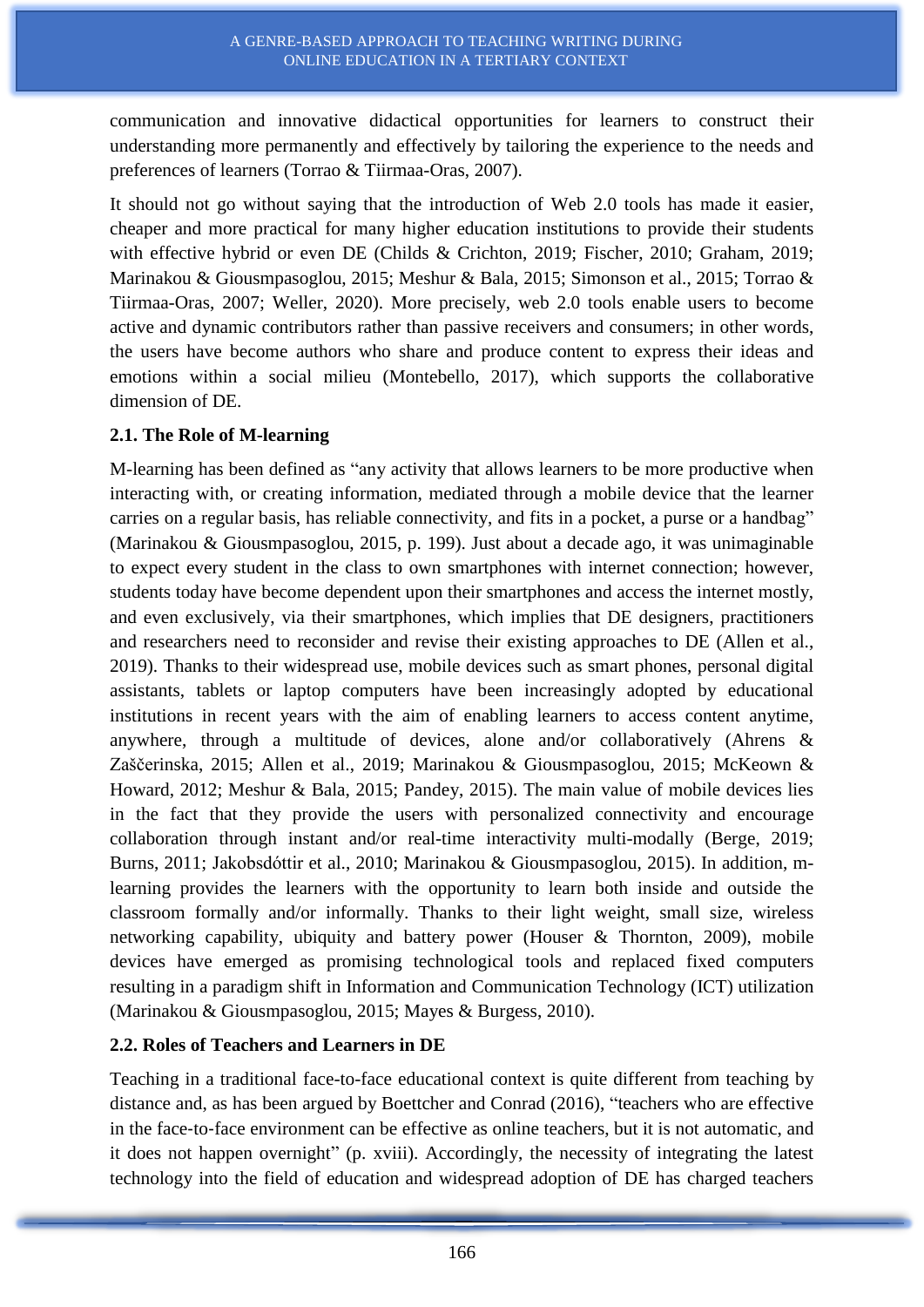#### A GENRE-BASED APPROACH TO TEACHING WRITING DURING ONLINE EDUCATION IN A TERTIARY CONTEXT

with some new tasks (Bertin et al., 2010; Childs & Crichton, 2019; Siedlaczek, 2004; Simonson et al., 2015; Stevens, 2010; White, 2003). Technological and pedagogical innovations in the  $21<sup>st</sup>$  century require teachers to know the learner(s), the curriculum and the tools (Solvie, 2009). In line with this, instead of the transmission mode of instruction characteristic of traditional face-to-face education, DE calls for a social constructivist framework (Berge, 2019; Sturm et al., 2009; Swan, 2021) in which teachers are expected to encourage students to take part in collaborative work and express themselves in a selfdiscovery mode (Thomas, 2009). Therefore, in distance education, the role of the teacher shifts from telling or instructing to coaching, mentoring, guiding, and directing (Rennell, 2020) since students are expected and inclined to take on more responsibility by following their own lines of reasoning (Boettcher & Conrad, 2016). Hence, teachers are no longer '*the sages on the stage*', but they should become '*guides on the side*' (Weller, 2020). In other words, the pedagogical focus shifts from teaching to learning (Swan, 2021); thus, teachers need to improve learners' self-regulation skills, which have crucial importance to succeed in distance education (Kramarski, 2017; Narcy-Combes, 2010b).

Teachers in DE are expected to perform some extra tasks such as communicating with students digitally, modeling the tasks, initiating and participating in discussions (Narcy-Combes, 2010b; Rennell, 2020; White, 2003), creating and managing groups and group activities, monitoring and recording students' progress, offering feedback to students (Allen et al., 2019) and designing and administering online assessment (Aisami, 2009). Some distance learners may tend not to participate in the courses due to factors such as technical problems, feeling isolated and demotivated, which, in turn, implies that it is the teacher's duty to monitor the students, identify the reasons underlying such problems and achieve active participation (Hartnett, 2019; Narcy-Combes, 2010b; Siedlaczek, 2004; White, 2003). Another role DE charges on teachers is the provision of *technical* scaffolding besides *cognitive* and *affective* scaffolding with the aim of enhancing active engagement, participation, interactivity and feedback (Haghshenas et al., 2015; Narcy-Combes, 2010b; Simonson et al., 2015). Campbell and Berge (2009) contend that distance teachers need to perform; *a) managerial roles* by making decisions as to any aspect of their instruction, *b) pedagogical roles* by making use of proper pedagogical techniques and strategies to facilitate their instruction, *c) technical roles* by ensuring that the learners do not encounter any problems with technology, and *d) social roles* by building a community and constructing a positive classroom climate. Especially for students without any DE experience, the teacher needs to provide training as to the procedures, social rules, and expectations by giving clear instructions with the aim of orienting students with the implementation of DE (Narcy-Combes, 2010b; Rennell, 2020; Simonson et al., 2015; White, 2003).

It should not be forgotten that today's learners are quite different from their predecessors in that they expect to be entertained in an interactive and funny learning environment, they desire immediate feedback and 24/7 access (Rennell, 2020; Simonson et al., 2015; White, 2003), wish to have a personalized learning environment (Meshur & Bala, 2015) and work collaboratively with their peers in a learner-centered atmosphere (McGlynn, 2008). In this respect, this new generation of '*digital natives*' demand an absolute reform in the current pedagogy to satisfy their diverse needs and preferences (Maclean & Elwood, 2009). Thus, the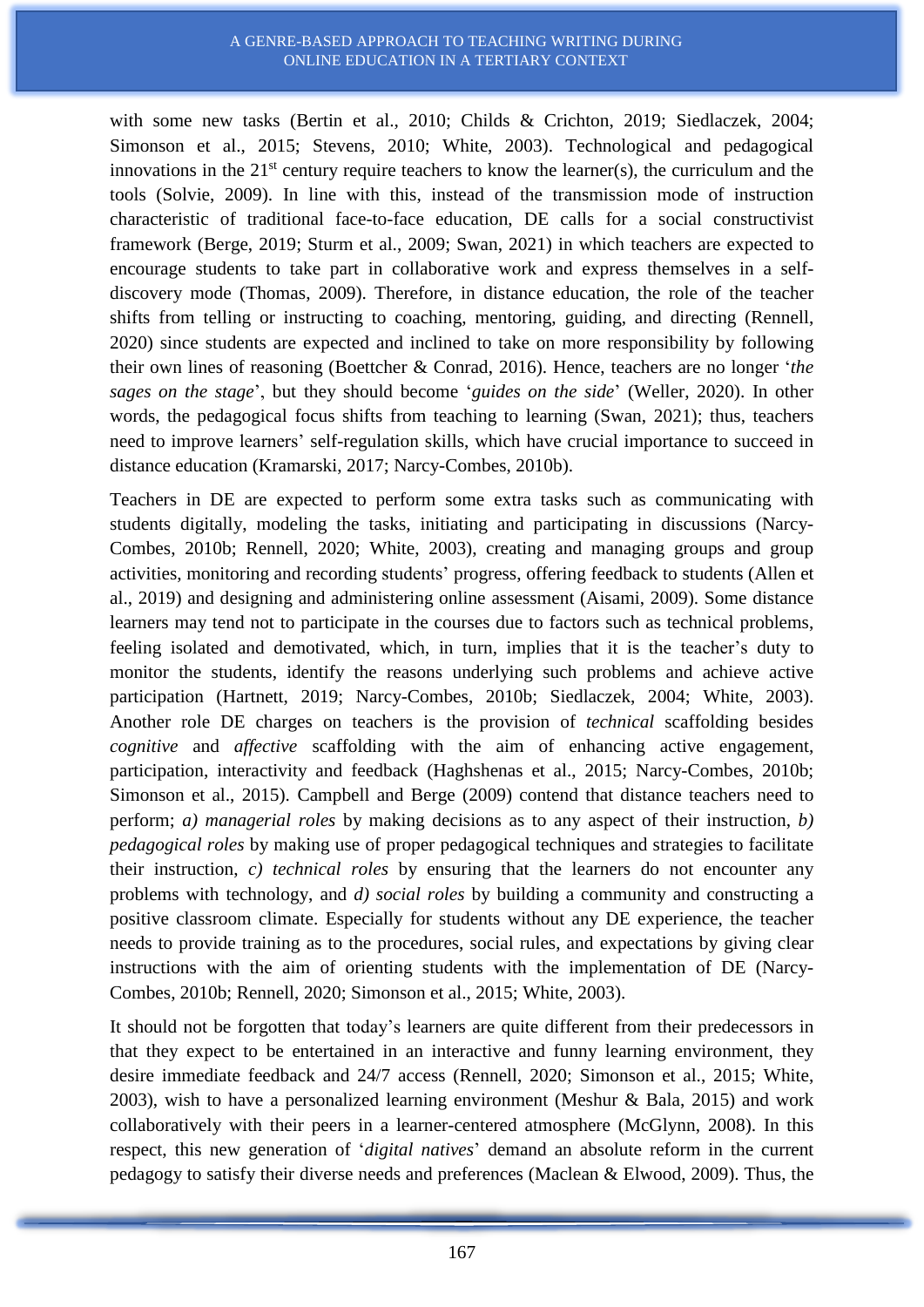characteristics and preferences of digital natives need to be noticed and appreciated by the teachers and DE should be planned, designed and delivered accordingly.

We have been experiencing a rapid and continuous transformation in digital technologies and internet, dictating teachers to have "a general knowledge of the nature, extent, and composition of the Internet's almost infinite resources—both in the areas of content and pedagogy" (Lapping, 2009, p. 2170). Contrary to the common belief that teachers need to improve their skills in the utilization of technology, Paulson (2009) maintains that they do not need to become technology experts; instead, "…a positive attitude toward technology, an easy disposition with technology, an understanding of the critical importance of technology for learning, and general insight into the generic world of technology" (p. 1915), labeled as *soft skills*, will suffice to cater for digital natives. Put differently, teachers should encourage and allow their students to make the best use of technology and simply get out of their way.

When it comes to the new roles of learners in distance education, it has been argued that learners need to participate actively in the course, discover the content and take on greater responsibility by directing their own learning experiences (Fillion et al., 2010; Siedlaczek, 2004; White, 2003). More specifically, distance learners are expected to think, read, write, listen, reflect, share, collaborate and review more frequently and meticulously in comparison to traditional face-to-face education (Boettcher & Conrad, 2016). Distance learners need to follow their tasks, arrange their time and obey deadlines (Jaggars, 2019; Narcy-Combes, 2010a; Rennell, 2020; White, 2003). Distance learners should also be able to adjust themselves to the peculiarities of DE psychologically (Narcy-Combes, 2010a) since it may be a completely new experience for them and it is distinct from traditional face-to-face education.

## **2.3. Pros and Cons of DE**

The main advantage of DE arises from the fact that it removes the barriers related to time and location that are inherent in traditional face-to-face education as well as offering the learners the flexibility to decide on *what, when, where* and *how* to learn (Burns, 2011; Hartnett, 2016; Latchem, 2010; Simonson et al., 2015; Torrao & Tiirmaa-Oras, 2007; White, 2003). As a result, the personalized nature of DE allows learners to study and progress at their own pace (Simonson et al., 2015). Another benefit of DE lies in the fact that it provides the learners with an efficient, content-rich and interactive learning experience (Latchem, 2010; Sales, 2009). In this respect, it can be argued that DE has the potential to contribute to the learners' intercultural communicative competence if there are international students in their online classes (Allen et al., 2019; Latchem, 2010). Moreover, the employment of technology and the internet enables learners to become more active, urges them to involve in the experience intellectually and improves learners' digital literacy skills (Simonson et al., 2015). It has also been noted that the design and preparation of course materials require hard work at the beginning; however, once developed, it is easier to update and revise these materials in line with the changing demands of the context and the learners (Latchem, 2010; Simonson et al., 2015). The implementation of DE has been viewed from the perspective of inclusive education and it has been maintained that the barriers that exist in traditional face-to-face education may be overcome with the help of technology and DE may prove a promising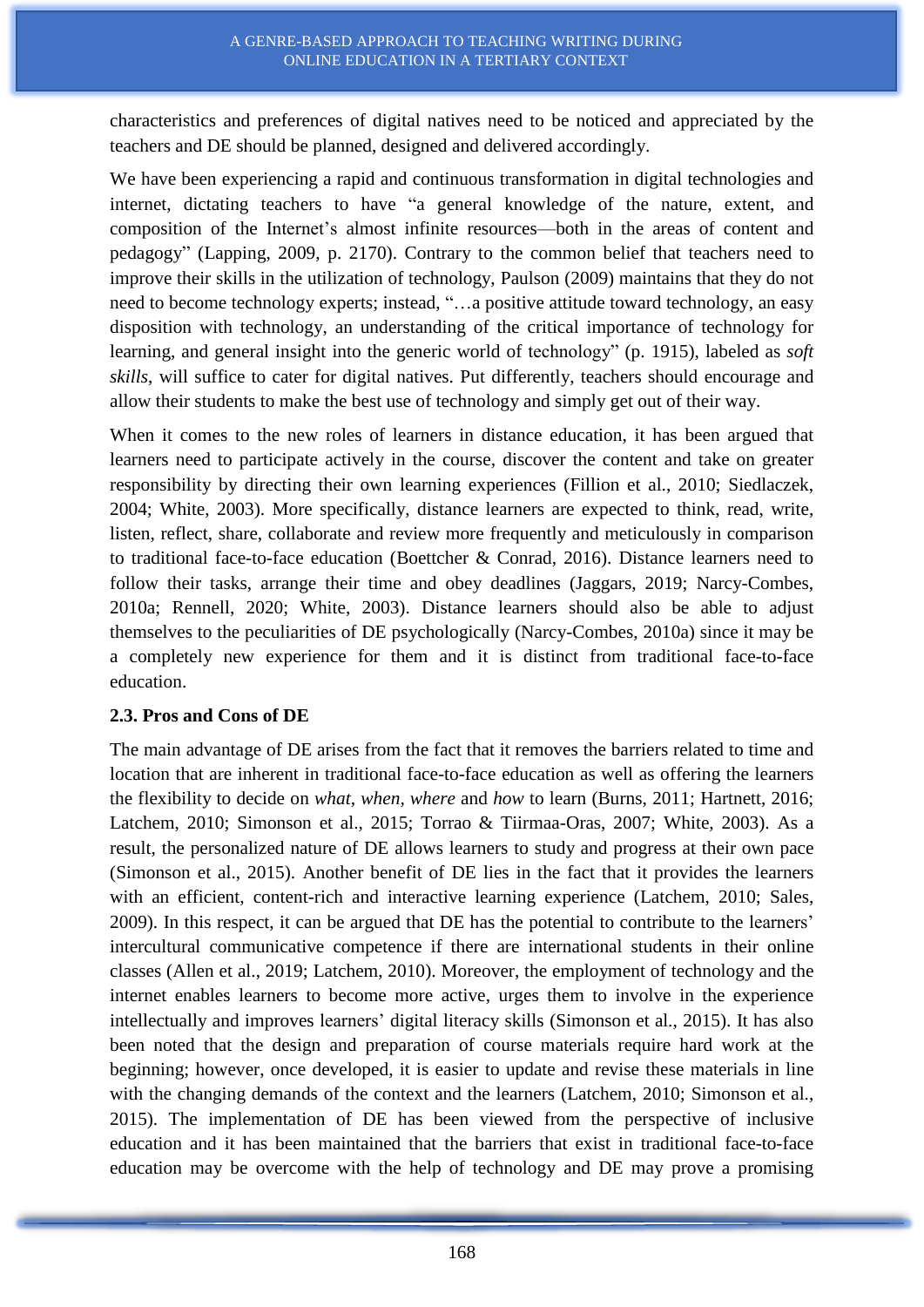sample for social inclusion practices (Heiser & Ralston-Berg, 2019; Sheehy, 2010). In simple terms, it has been argued that equal educational opportunities have improved for a large number of students thanks to DE (Davis, 2019; Hartnett, 2016; Jung, 2019b; Latchem, 2010; Simonson et al., 2015).

DE is not without its critics, though. For instance, poor pedagogical practices (such as simply dumping course content on the web), information overload, lack of a favorable classroom climate and sense of community as well as technical and technological problems may hinder the instructional process to a great extent (Fischer, 2010; Lee & McLoughlin, 2010; Salter, 2009; Simonson et al., 2015; Thorne, 2003). Digital divide, signifying the gap between people with access to information technology and those lacking it (Carvin, 2000), appears as the primary barrier to distance education. It is highly possible that some learners cannot afford or access reliable high-speed internet and/or they may encounter system-based problems or obstacles stemming from their lack of familiarity with the system (Jaggars, 2019; Mizell & Sugarman, 2009; Simonson et al., 2015; White, 2003). The quality of interaction in DE has also been questioned since it may not be conducted as successfully as it is in face-to-face education (Rennell, 2020). Furthermore, some learners may find it difficult to take the charge of their own learning (Simonson et al., 2015; White, 2003) and may need extra scaffolding since they are not autonomous learners; nevertheless, this can be overcome with the help of small group pairings (Lerch et al., 2009). It should also be noted that some courses (especially those with practical components) may not adapt well to DE; thus, such courses cannot be delivered fully online and they need to be supported with face-to-face gatherings.

## **2.4. Catalyzing Effect of Covid-19**

The global pandemic of Covid-19 is, unfortunately, responsible for the demise and sufferings of millions of people and it has had negative effects on a multitude of sectors from economy and commerce to tourism and education. However, it has also accelerated the process of digital transformation in the field of education (Kitishat et al., 2020) if we are to consider the issue on the positive side. Educational institutions at all levels have been offering DE to their students since Covid-19 hit the world in the first quarter of 2020. The implementation of DE was a novelty for most of the stakeholders (such as educational institutions, teachers, students, parents, etc.) and it can be argued that none of the stakeholders was prepared enough for the shift to DE (Aljumah, 2020; Rennell, 2020). Adequate preparation is a prerequisite for DE because quitting lifetime instructional routines and shifting to DE will surely demand considerable time, effort, willingness and patience on the part of both teachers and learners who are new to DE (Boettcher & Conrad, 2016). The main reason behind this proposition is that the stakeholders need to make a multitude of decisions throughout the process as to the objectives of the course, delivery technology, course content and materials to be utilized, instructional methods and assessment procedures, most of which are, by their very nature, highly subjective (Childs & Crichton, 2019; Thompson, 2019). To exemplify, while making a decision as to the delivery technology, factors such as cost, institutional strengths and weaknesses, teachers' preferences, convenience and availability as well as learning objectives should be taken into consideration, which clearly depicts the challenging nature of the task. In this respect, Schroeder and Cook (2019) underscore the significance of *strategic planning* for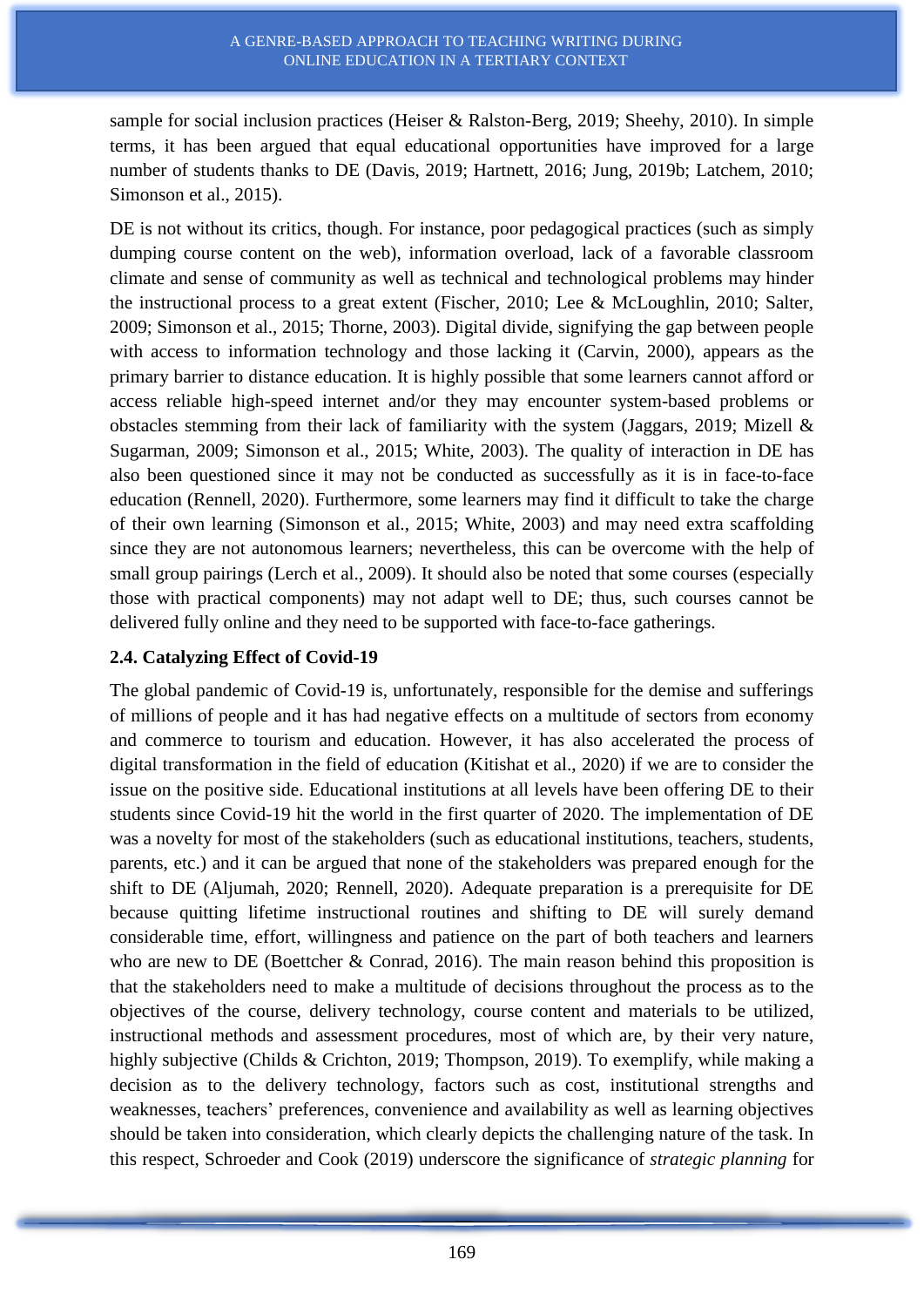DE; however, it would be justified to argue that the sudden switch to DE due to Covid-19 had to be performed without much prior planning.

### **3. Instructional Design in DE**

The significance of planning stage of instructional design in DE has been underscored since it is the planning stage that makes the difference for an effective and successful instructional experience (Simonson et al., 2015). Accordingly, an important factor to be considered while designing the instruction for DE is knowing about and understanding the learners (Burns, 2011; Narcy-Combes, 2010b; Simonson et al., 2015). To be more precise, such variables as learners' needs, goals and expectations, access to technology, geographical distribution, age and gender need to be paid close attention in the stage of instructional design (White, 2003). It should also be admitted that 21st century learners, labeled as *digital natives*, were born into and have grown up within technology. Technology and internet have penetrated into every field and moment of their lives (Boettcher & Conrad, 2016) and they "…blog, play games in immersive 3-D worlds, listen to podcasts, instant message friends, listen to music, author their own video for [www.youtube.com](http://www.youtube.com/) and collaborate on the creating of 'digital stories' for their ePortfolio" (Duffy, 2008, p. 32). Their approach to education and leisure is different from their predecessors' and they are multi-taskers who absorb new information in multiple modes (text, image and/or video) simultaneously. Therefore, the power of technology and the internet should be integrated into the experience effectively (Latchem, 2010; Simonson et al., 2015; Thorne, 2003) because they have a preference for an interactive and collaborative learning environment (Gnanadass & Sanders, 2019); thus, interaction and collaboration need to be encouraged and included within the process.

Another important issue to be considered in this process is the learning styles of the students, which are defined as the overall approaches to learning and the environment (Narcy-Combes, 2010a; Simonson et al., 2015). It should not be forgotten that an individual has the ability to learn in various ways; however, when new information is presented in his/her preferred method, s/he will possibly feel more comfortable and competent; thus, learn more easily and permanently (Chambel & Guimarães, 2009). To illustrate, some students may learn better by listening (auditory), some others may prefer visuals while others may feel more comfortable with reading texts. In this respect, the cognitive preferences or the learning styles of the learners also need to be taken into consideration throughout the instructional design process in order to enable them to get the most out of their DE experience (Burns, 2011; Narcy-Combes, 2010a; Siedlaczek, 2004; Simonson et al., 2015; Thorne, 2003). Furthermore, learners' prior experience in DE and knowledge in the course content as well as the level of their selfregulation skills are many of the other factors to be taken into account throughout the stage of instructional design (Dennen, 2019).

It has also been noted that instructional design should be based on sound instructional strategies rather than presentation of information and focus on such cognitive processes as discovery, knowledge building, meaning making and problem solving (Moller et al., 2012; Narcy-Combes, 2010b). The objectives of the course, the context and characteristics of the students, content and the platform by which DE is delivered need to be taken into consideration while deciding on the teaching method to be utilized during the instruction and,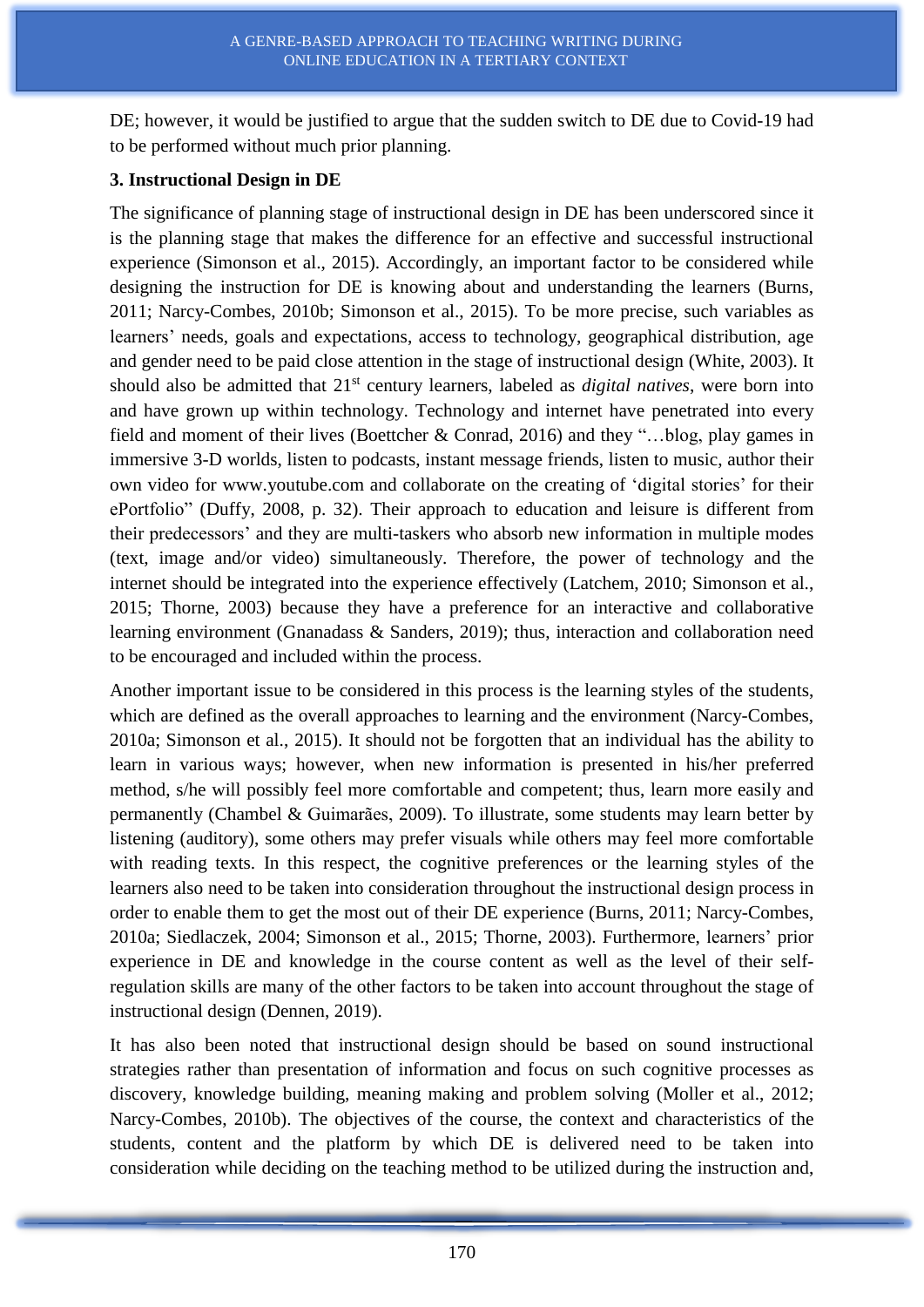as has been offered by Simonson et al. (2015), student-centered methods with an emphasis on interactivity work best in DE due to the greater responsibility learners are charged with. Certain themes such as *collaboration, connectivity, student-centeredness, virtual reality, community, exploration, shared knowledge, multisensory experiences* and *authenticity* need to be taken into consideration in the instructional design process for DE (Branch & Stefaniak, 2019; Simonson et al., 2015). McKeown and Howard (2012) suggest that characteristics of the platform by which the content is delivered should also be taken into account throughout the stage of the instructional design so that learners can develop and construct a deeper understanding of the content presented.

In the preparation of content for DE, materials should feature: *modularity* (the core content should be presented as short as possible in various formats), *learnability* (the content should be supported with multimedia to cater for the preferences of diverse learning styles), *interactivity* and *collaboration* (Thorne, 2003; Tsang, 2008). The level of the tasks should be optimally challenging for the students and be linked to what they already know with the aim of facilitating students' satisfaction, motivation and achievement (Hartnett, 2019). Polly (2015) suggests that the content of the course should be presented via engaging activities and highlights the significance of teacher's presence, accessibility and two-way interaction between the teacher and the students. In a similar way, the power of creativity and imagination should be employed throughout the instructional design process with the help of activities such as structured discussions or debates, small group discussions, hands-on experiences with available materials, case study analysis or virtual field trips (Simonson et al., 2015).

## **4. Implementation of DE**

The delivery of instruction in DE bears significant differences compared to traditional face-toface education. As the teacher and the students are separated from each other in geographical and temporal terms, the interaction between and among the teacher and the students becomes tricky. Consequently, some of the students may feel isolated and demotivated, which can be alleviated if they are encouraged to build a community and collaborate with each other. Moreover, distance learners are expected to take on more responsibility of their own learning and may need guidance and scaffolding for gaining autonomy. It should not go without saying that implementation of assessment in DE brings with it certain problems in terms of fairness, reliability and validity concerns. Therefore, as Boettcher and Conrad (2016) argue, both DE and face-to-face education may be informed by the same theories of learning; nevertheless, the enactment of DE significantly differs from that of the physical classroom. In this respect, aspects to consider in the implementation of DE have been presented below.

# **4.1. Self-Directed Learning in DE**

In its literal meaning, learning is a verb and refers to an action to be performed by learners (Moller et al., 2012). As a result, the main purpose of education in the  $21<sup>st</sup>$  century is seen as focusing on *how* students learn as well as *what* they learn by helping them self-regulate, or self-direct their learning processes (Hoyle & Amy, 2017; Kramarski, 2017). Accordingly, the need to place learners at the center in DE has been frequently highlighted in the relevant literature (Boettcher & Conrad, 2016; Graham, 2019; Lee & McLoughlin, 2010; Simonson et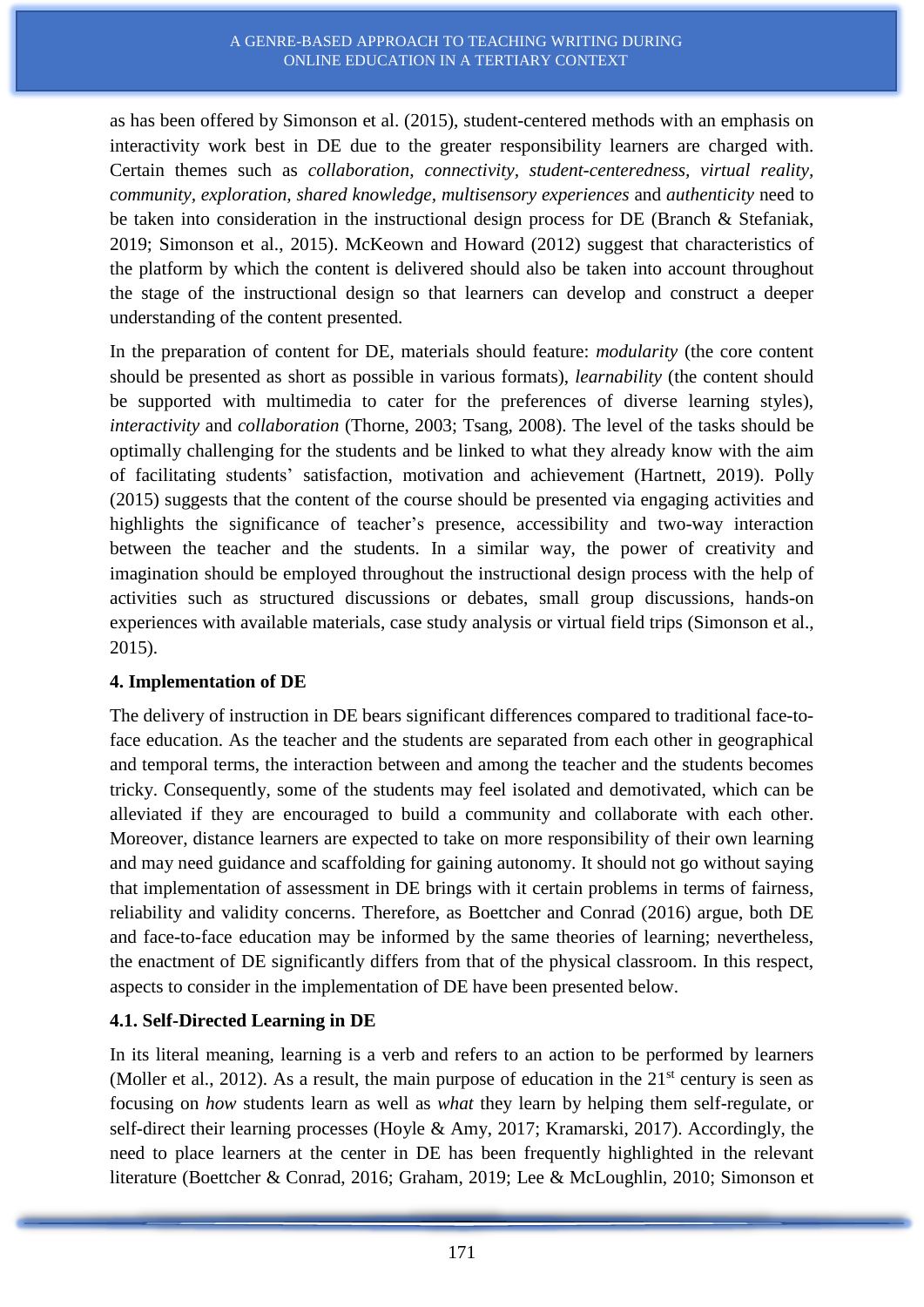#### A GENRE-BASED APPROACH TO TEACHING WRITING DURING ONLINE EDUCATION IN A TERTIARY CONTEXT

al., 2015) based on the view that "quality learning experiences not only depend on the efforts and preparation of the instructor but they are also largely determined by the efforts and preparation of the distant student" (Simonson et al., 2015, p. 201). In line with this, selfdirected learning, or *heutagogy*, has been defined as "…a theoretical framework that can be utilized in guiding teaching and learning practices to more active and self-directed learning, where learners create their own networks of knowledge, learning, and information" (Blaschke, 2019, p.75). Put differently, the learner him-/herself takes on the control of his/her own learning, which is regarded as a key 21<sup>st</sup> century skill (Anderson, 2010; Jakobsdóttir et al., 2010). In order to get the maximum benefit out of DE, learners should be encouraged to self-direct their experience (Fischer, 2010; Lee & McLoughlin, 2010; Meshur & Bala, 2015; Narcy-Combes, 2010a; Simonson et al., 2015; White, 2003) and the fact that learners take on greater responsibility of their own learning suggests that they expect both their course designers and the technology exploited to match their learning priorities and preferences (Moller et al., 2012).

It should not go unnoticed that we are living in a fast-paced and information-rich world and learners are constantly bombarded with information overload (Usher & Schunk, 2017), which has been justly labeled by Benito-Ruiz (2009) as *infoxication*. In other words, there is too much to learn today. In such a context, it is highly likely that learners will feel overwhelmed and their self-regulation skills may assist them in directing their journey along the way. The skill of self-regulation is not an innate trait; on the contrary, it can be learned and developed (Usher & Schunk, 2017). Therefore, teachers are expected to fulfill a dual role; namely, they should first become *self-regulated learners* and they should function as *self-regulated teachers* (Kramarski, 2017). Moving from this line of reasoning, it would be justified to argue that acquisition and mastery of this competence is crucial for pre-service and in-service teachers.

## **4.2. Interaction in DE**

Interaction has been regarded as a key component of DE (Bertin & Gravé, 2010a; Lee & McLoughlin, 2010; Narcy-Combes, 2010a; Siedlaczek, 2004; White, 2003) since it is a determining factor on the achievement and satisfaction of learners (Korres, 2015; Rennell, 2020; Simonson et al., 2015). In this respect, interaction has been defined as "…the exchange of information between and among individuals in a distance learning (DL) environment, encompassing exchanges for students, instructors, and technology staff" (Bold, 2009, p. 1244) and it has close links to *discussion, collaboration, cooperative exchange, peer-to-peer learning, interdependence, dialogue, group work, feedback, teaming* and *mentoring* (Narcy-Combes, 2010b). Moore (1989) identified three types of interaction in DE; namely, *learnerlearner interaction, learner-teacher interaction, and learner-content interaction.* Sims (2001) and Bertin et al. (2010) add a fourth type of interaction, which occurs between the *learner* and *interface,* and highlight that whereas the first three types of interaction also occur in traditional face-to-face education, the fourth type of interaction can be observed uniquely in DE.

It is much easier for students and the teacher to build a relationship in a traditional face-toface education environment because they can chat, interact and socialize during breaks;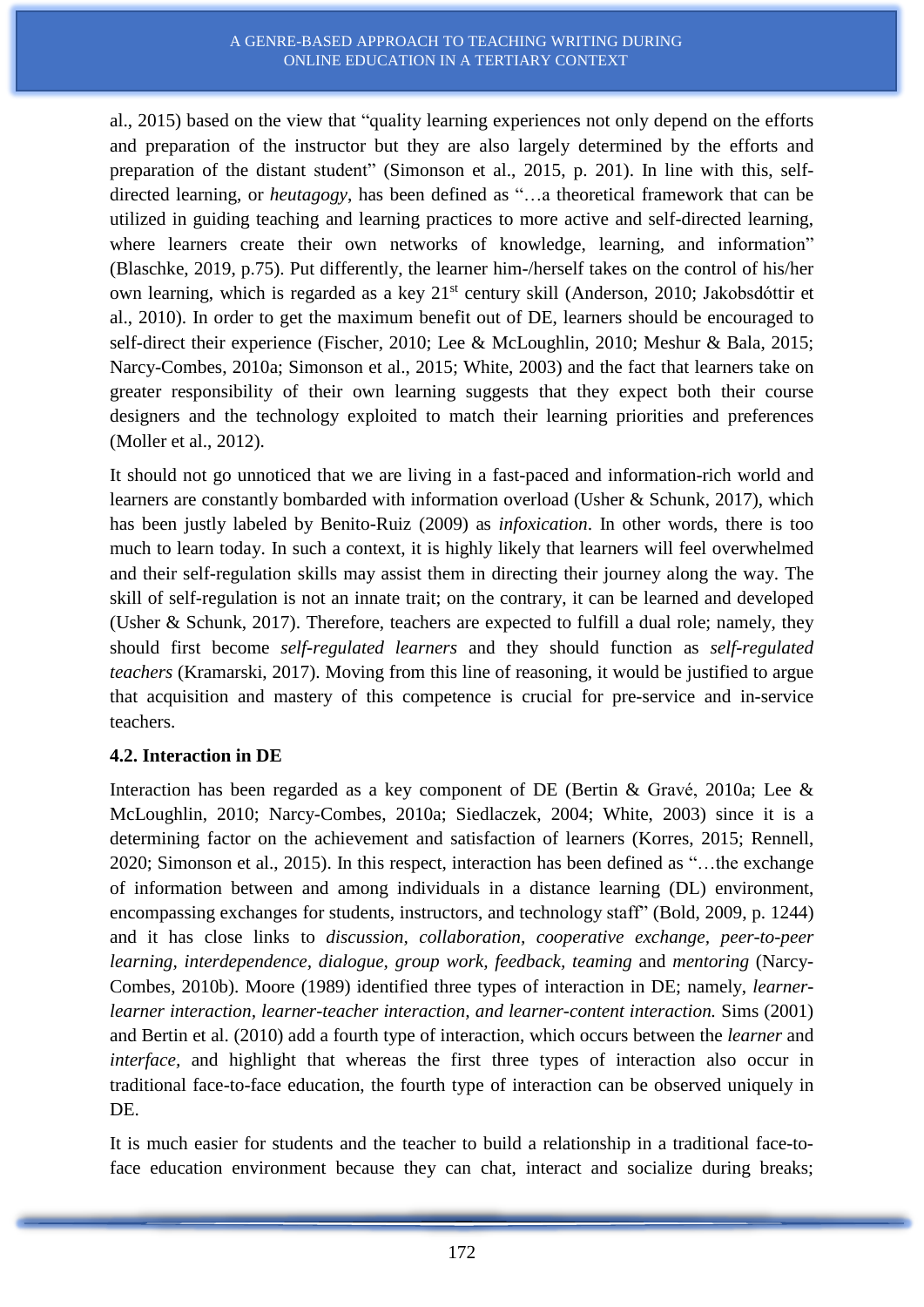#### A GENRE-BASED APPROACH TO TEACHING WRITING DURING ONLINE EDUCATION IN A TERTIARY CONTEXT

however, DE may not offer the same opportunities for developing such relationships (Allen et al., 2019; Narcy-Combes, 2010a). By its very nature, interaction in DE may not be as effective as it is in face-to-face education since it may not be possible to make use of extralinguistic and paralinguistic features with equal efficacy in DE (White, 2003); therefore, as has been offered by Rennell (2020) and Simonson et al. (2015), teachers may arrange online office hours with the aim of interacting with students individually or in small groups. Maddrell and Watson (2012) encourage the use of learning management systems that allow for simultaneous multimodal interaction between and among the teachers and learners in order to ensure efficient interaction. It should also be noted that the frequency of interaction alone may not be a reliable indicator of an effective and satisfactory distance education environment since the quality of interaction is at least as important as its quantity (Allen et al., 2019; Garrison, 2021; Simonson et al., 2015). As a final note, Abrami et al. (2012) highlight the significance of collaborative and promotive student-student interaction in getting the best from interactivity and posit that learners should: *1)* act in trusting and trustworthy ways; *2)* exchange needed resources, such as information and materials, and process information more efficiently and effectively; *3)* provide efficient and effective help and assistance to groupmates; *4)* be motivated to strive for mutual benefit; *5)* advocate exerting effort to achieve mutual goals; *6)* have a moderate level of arousal, characterized by low anxiety and stress; *7)* influence each other's efforts to achieve the group's goals; *8)* provide groupmates with feedback in order to improve their subsequent performance of assigned tasks and responsibilities; *9)* challenge each other's reasoning and conclusions in order to promote higher-quality decision-making and greater creativity; and *10)* take the perspectives of others more accurately; and thus, be better able to explore different points of view (p. 61).

## **4.3. Collaborative Community in DE**

The necessity and efficiency of building an inviting and welcoming collaborative community in DE has been underscored by various researchers (Hartnett, 2019; Lee & McLoughlin, 2010; Narcy-Combes, 2010b; Rasulo, 2009; Siedlaczek, 2004; Simonson et al., 2015) and the concept of *community* is defined as "…shared culture in the online classroom, including shared values, norms, and beliefs" (Perry & Edwards, 2010, p. 132). The sense of community is viewed as the basis for an efficient educational experience in which students feel less isolation and higher self-worth, become more engaged and dynamic, and drop-out less often. In order to encourage learners to form social bonds and a collaborative community, utilization of ice-breaking activities, which help the construction of a positive classroom climate, is highly recommended (Korres, 2015; Simonson et al., 2015). Distance teachers are advised to make use of supportive strategies such as treating learners fairly and encouraging them to express their ideas wholeheartedly (Hartnett, 2019). Besides distance teachers, the course delivery system should allow the students to freely share their opinions and form a collaborative community.

Moller et al. (2012) regard cooperation and collaboration as different concepts in that cooperation involves a group of learners who work together to attain a shared goal and the work is divided among the individuals as a result of prior planning whereas collaboration refers to "…the combined effort of every participant to work together on all aspects of the problem" (p. 10-11) rather than everyone doing only his/her part. Therefore, *team*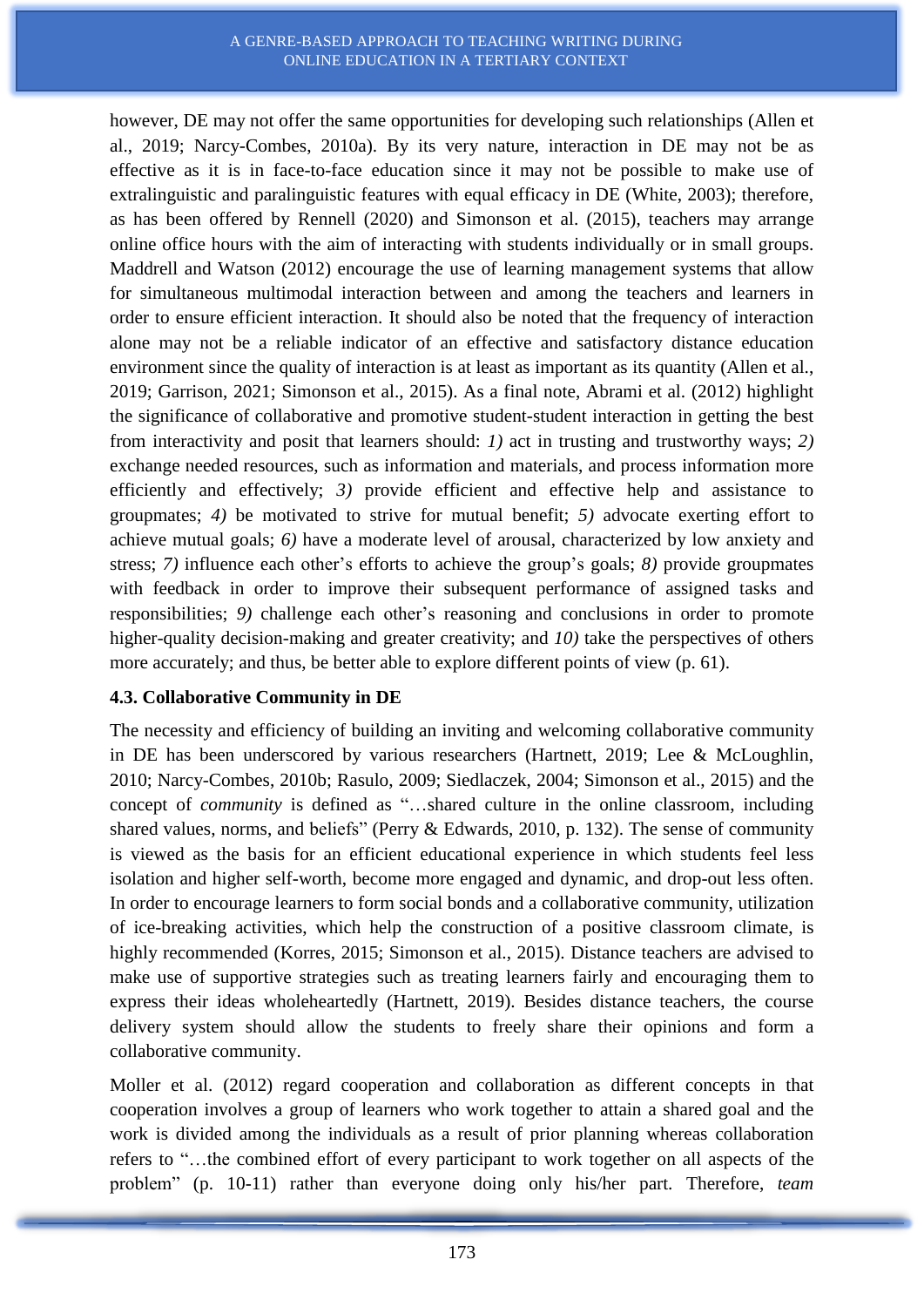*membership skills, a culture of collaboration* and *a place to collaborate using collaborative technology* have been regarded as essential components of a collaborative community (Shepard, 2012). Building on a collaborative constructivist view of pedagogy, Swan (2021) argues that *Community of Inquiry* framework, as a process model of DE, is a necessary condition for an efficient DE experience and it highlights the relationship between social presence, teaching presence, and cognitive presence, which are dwelt upon in the next section.

## **4.3.1. The Concept of Presence in DE**

Although distance teachers and students do not have to be physically present in a classroom, they still need to make their presence felt in various ways. In this respect, three different types of presences have been underscored in the literature of DE; namely, *social presence* (referring to an environment where the teacher and the students are socially and emotionally connected with each other), *cognitive presence* (referring to the students' ability to construct and confirm meaning through sustained reflection and discourse) and *teaching presence* (highlighting the design, facilitation, and direction of cognitive and social processes for the implementation of meaningful learning) (Richardson et al., 2012; Shearer & Park, 2019; Stavredes & Herder, 2019). Social presence is closely associated with interaction in that learners will freely express and share their opinions and form a community in an atmosphere where they feel socially comfortable. In addition, social presence will enable the learners to feel connected, increase social cohesion and support group dynamics (Hartnett, 2019; Lee & McLoughlin, 2010; Sharma et al., 2019; White, 2003). Cognitive presence, on the other hand, aims at cultivating learners' higher order thinking skills whereas teaching presence enables interactions that assist learners in developing cognitive presence and social presence (Stavredes & Herder, 2019). Teaching presence has also been shown to feature close links to student satisfaction, perceived learning and constructing a sense of community (Dennen, 2019; Swan, 2021); and thus, it is regarded to have critical importance for an effective and successful DE experience.

## **4.3.2. Risk of Isolation in DE**

Not surprisingly, some learners (especially shy and introverted ones) may find it difficult to communicate in the absence of a face-to-face setting and fail to become a member of the learning community. As a consequence, sense of isolation emerges when learners have limited or no contact with their instructors and peers (Montebello, 2017; White, 2003). Lack of physical contact and face-to-face interaction with their instructors and peers may trigger this feeling among the learners and the precautions (such as quarantine practices and longterm curfews) taken against Covid-19 have even worsened the situation for some learners. It has been reported by Lee and McLoughlin (2010) that distance learners at tertiary level run the highest risk of dropping out of their programs and this tendency has been attributed to sense of isolation because young people, particularly teenagers, need to socialize with their peers in order to develop their identity and personality in a healthy manner. It should not go without saying that when learners feel that they are a part of a community, the risk of isolation will possibly disappear (Allen et al., 2019; Lee & McLoughlin, 2010). Therefore, it is distance teachers' responsibility to ensure that a positive classroom climate exists, even shy students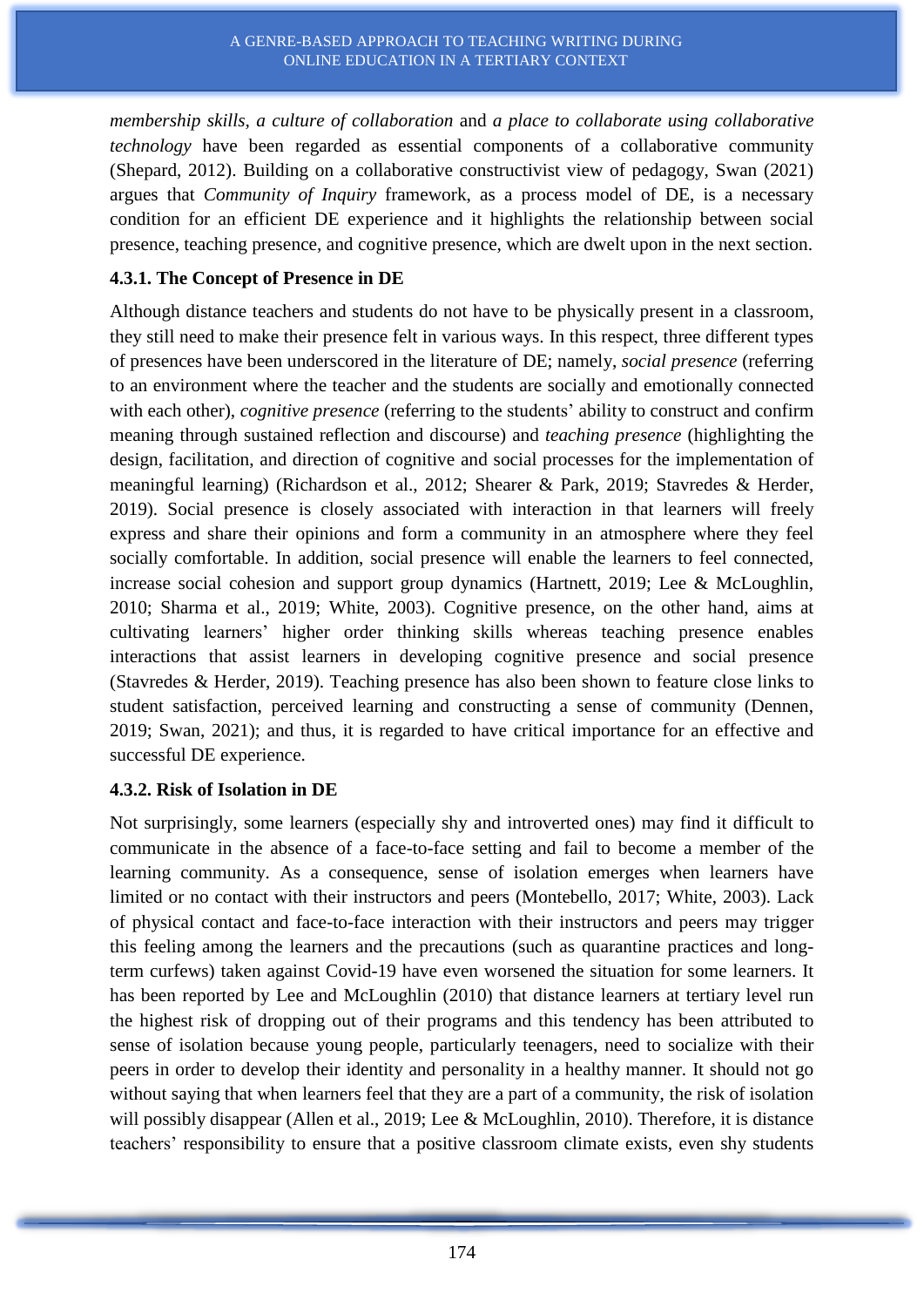can participate in discussions and express their ideas, and a collaborative community has been constructed.

### **4.4. Assessment in DE**

Assessment has usually been viewed as the weakest component of DE programs (Burns, 2011) and plagiarism and cheating have commonly been reported as the drawbacks of distance education in terms of assessment (Simonson et al., 2015; Thompson, 2019). It would be naïve to expect students not to open their books or google while they are taking online exams that solely focus on recalling and/or recognizing and it has commonly been observed that students tend to cheat when assessment practices are deemed unfair, trivial and/or irrelevant (Simonson et al., 2015). As a consequence, it has been claimed that there should be an overlap between the course objectives and assessment practices and higher-level cognitive skills (as exemplified by Bloom's Taxonomy) need to be targeted so that learners can exhibit their skills in not only recognizing and recalling but also evaluating, critiquing, creating, generating, planning, and producing (Burns, 2011; Liu, 2009; Moller et al., 2012; Simonson et al., 2015; Thompson, 2019). It has also been reported that a variety of ongoing and multiphased assessment practices may help to solve such problems (Boettcher & Conrad, 2016; Simonson et al., 2015). In a similar fashion, Burns (2011) suggests the utilization of both formative and summative assessments, first of all, to measure learners' knowledge, skills, and competencies accurately and to enhance instruction on the grounds that "students learn best when assessment is part of, not separate from, instruction" (p. 158). The deployment of alternative assessment techniques such as authentic assessments, performance-based assessments, and e-portfolios, as long as they are supported with well-developed and reliable rubrics, has also been recommended (Palloff & Pratt, 2009). Additionally, in response to the claims by constructivists who underscore the importance of self-assessment for learning, Swan (2021) contends that self-assessment should also be embedded into the broader assessment procedures. To sum up, it would be justified to argue that the use of alternative and authentic assessment techniques will possibly discourage or prevent unethical practices on the part of the students.

As has been aforementioned, DE provides the learners with great flexibility; thus, the flexibility offered by DE should be mirrored in the stage of assessment and, if possible, learners should be allowed to choose from several options about how they are to be evaluated. Likewise, the utilization of technology should not be limited with the delivery of instruction; on the contrary, the opportunities offered by the latest technology should also be exploited throughout the stage of assessment (Burns, 2011). For instance, rather than traditional paperand-pencil tests, e-portfolios or e-journals that require the employment of technology may be assigned to the learners.

## **4.5. Satisfaction with DE**

The concept of satisfaction has become increasingly popular in the  $21<sup>st</sup>$  century in that customer/consumer/client satisfaction is continuously sought for in nearly every sector that involve human beings from medical services and commerce to governmental procedures and educational processes. As a matter of fact, satisfaction is a highly complex and idiosyncratic phenomenon because the same feature of a product or service may be absolutely satisfying for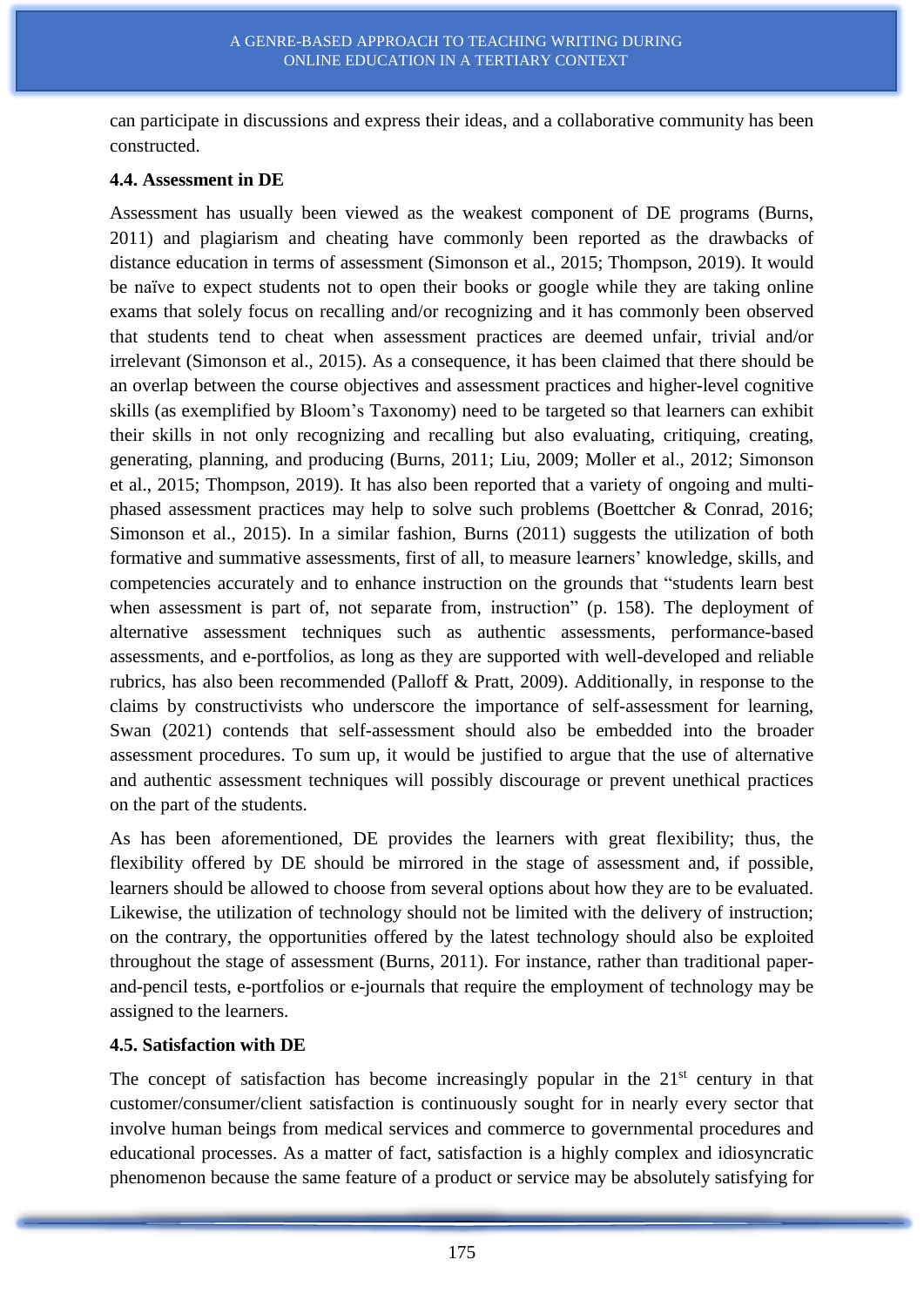one person and just the reverse for another person, which further renders the definition and evaluation of satisfaction even harder. In this respect, it would be more precise to speak of tendencies and arrive at generalizations without ignoring exceptions.

Many studies have been conducted so far with the aim of uncovering students' level of satisfaction with their DE experience and factors such as *teacher presence, learner-instructor interaction, communication, motivation, connectedness, sense of community, institutional reputation, physical infrastructure* and *instructor empathy* are reported to enhance learners' engagement and academic achievement as well as their satisfaction and the lack of these factors may lead to dissatisfaction and higher dropout rates (Allen et al., 2019; Gnanadass & Sanders, 2019; Hartnett, 2019; Stavredes & Herder, 2019; Swan, 2021; White, 2003). It has also been reported that teacher's perception of DE, quality of the course, perceived usefulness of the course content, flexibility of the course and students' technology anxiety are critical factors that influence students' satisfaction perceptions (Simonson et al., 2015). Moreover, the construct of satisfaction has been closely linked to the instructional design process because when the course is perceived as boring or too easy/difficult, students will possibly feel dissatisfied with the experience, leading to debilitative effects on their motivation (Allen et al., 2019). On the other hand, when learners feel satisfied with their experience of DE, it may promise to change and even restructure the perception of education irreversibly (Simonson et al., 2015). Therefore, as Allen et al. (2019) suggest, rather than questioning whether DE is a satisfactory experience from the perspectives of the learners, strategies should be sought for maximizing their satisfaction.

## **5. Teaching English by Distance**

As has been aforementioned, DE provides all the stakeholders with rare opportunities; nevertheless, it also brings certain challenges with it. To start with, it has been proposed that teaching languages by distance is much harder in comparison to teaching other subjects because the content is also the medium of instruction in language education (Murphy et al., 2010). As a result of the overview of research they have conducted, Vorobel and Kim (2012) concluded that DE may prove at least as effective as traditional face-to-face education; however, they posed several questions such as "Is it possible to teach an L2 or FL at a distance? What do educators need to know about the difference in context and mode of delivery? Which instructional strategies are most effective in such classes? How should language teachers develop materials and assess students in distance education classes?" (p. 549). Bagapova et al. (2020) acknowledge the prospects offered by DE in second/foreign language education; however, they maintain that DE may not be appropriate for language learners at beginner level and it should be supplemented with face-to-face gatherings. Ekmekçi (2015), on the other hand, conducted a study in Turkish context with the aim of revealing tertiary level learners' needs about English courses in DE and concluded that while a great majority of the learners were satisfied with the content, format, reading and grammar sections of the courses, the skills of listening, writing and speaking were not regarded as satisfactory by the learners. Moreover, the provision of feedback was also regarded as inefficient by the learners because of the time limitations dictated by the synchronous nature of the courses.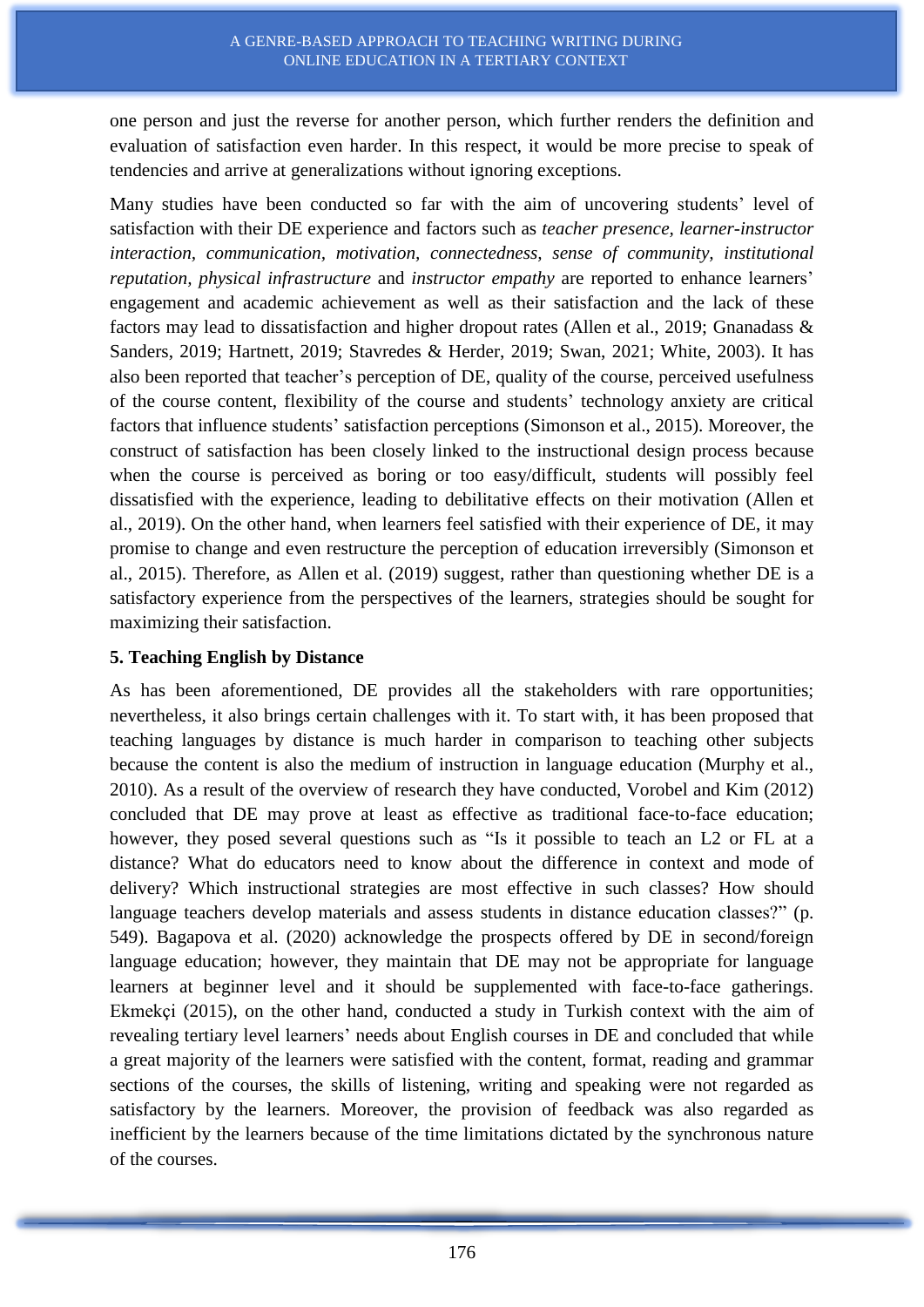It should not go without saying that several suggestions have been made as to the teaching of different language skills and areas by distance, yet it should be kept in mind that these suggestions may become obsolete in a few years' time in view of the rapidly changing nature of technology. To begin with, Liaw and English (2017) propose that Web 2.0 tools, reading‐ level classification tools, text-to-speech (TTS) systems and intelligent tutoring systems (ITS) may be exploited for developing distance learners' reading skills. Similarly, Hubbard (2017) reports that 3D immersive environments are gaining in importance for teaching listening to distance learners and stresses that teachers need to keep up with the innovations in educational technologies. Li et al. (2017) focus on the benefits of using Web 2.0 tools, automated writing evaluation (AWE) systems and corpus-based tools for developing the writing skills of distance language learners and encourage distance teachers to recognize and experience the potential of such innovations in assisting L2 writing. It should be admitted that the hardest skill to teach in DE is probably speaking, particularly in asynchronous modes of DE. The contribution of paralinguistic and extralinguistic features inherent in face-to-face communication is likely to be nonexistent in DE and some distance learners (and even teachers) may find it unusual and more challenging to speak in front of a web-cam rather than real interlocutors. Blake (2017) maintains that CALL applications can be employed to promote L2 speaking and teachers need to follow the innovations that are offered by the latest technology. Kozar (2012) advocates the utilization of synchronous audio and video tools with the aim of developing language learners' fluency and accuracy. According to Heift and Vyatkina (2017), Computer Assisted Language Learning (CALL) and intelligent CALL applications, Computer-Mediated Communication (CMC) and data-driven learning (DDL) techniques may be utilized to teach grammar in DE. In a similar vein, Ma (2017) suggests that the use of lexical tools (such as e-dictionaries or lexical concordancers) and applications with a special emphasis on the use of mobile technologies and self-regulated learning principles may be useful for teaching vocabulary in DE contexts. As a final note, Murphy et al. (2010) assert that distance teachers need to: a) have native or near-native speaker competence, b) construct a favorable classroom climate in which students can express their ideas, c) scaffold students in pronunciation and grammar, d) have a good command of course content and instructional expertise, e) be approachable, supportive, committed, enthusiastic, wellorganized and focused, f) cater for diverse leaning needs and styles, and g) use technology competently.

### **6. Conclusion**

The outbreak of Covid-19 has resulted in a revolution in the routine operations of many sectors including education in that the necessity and significance of technology integration has become well-established. The close relationship between education and technology, marked by growing popularity, has probably been evolving since the invention of paper (Allen et al., 2019; Kwan et al., 2008); however, in the aftermath of the pandemic, labeled as the *new normal*, it is highly likely that this trend of technology integration will not decelerate and the distinctive characteristic of current technology integration is learning *with* rather than *from* technology (Moos, 2017), which implies that DE or blended/hybrid forms of education will continue to be adopted by educational institutions. It should also be noted that our students, also labeled as digital natives, are already engaged with technology in their lives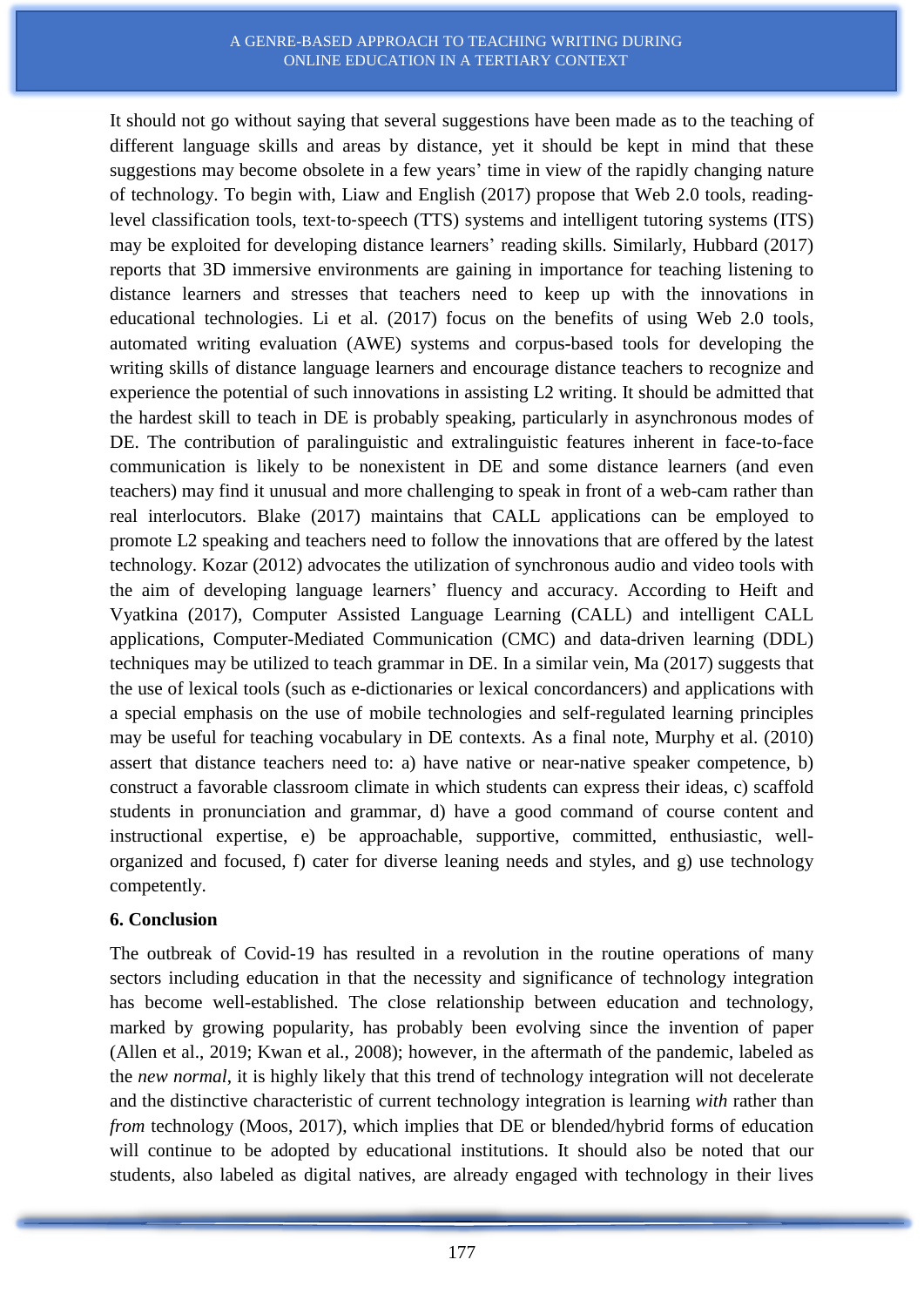(Boettcher & Conrad, 2016) and the instructional processes they are exposed to should be delivered in line with their preferences and tendencies. In this regard, this chapter aimed to familiarize the readers with the concept of DE with specific reference to its historical development and technological foundations as well as the steps to be taken in the design, delivery and assessment procedures.

A great majority of studies conducted so far with the aim of comparing the effectiveness of DE with traditional face-to-face education have found *no significant differences* (Allen et al., 2019; Lowenthal & Davidson-Shivers, 2019); nevertheless, it would hardly be justified to argue that both forms of education are comparable in terms of effectiveness and quality since "distance education offerings, including online courses, vary in effectiveness and student satisfaction, in the same manner as in f2f instruction" (Allen et al., 2019, p. 123). Simonson et al. (2015) maintain that a number of factors including the attitudes of students and teachers towards DE, classroom culture, prior learning and distance learning experiences, readiness for DE and students' learning styles correlate with the achievement of students; and thus, success of the overall DE experience.

The implementation of DE charges both the teacher and the learners with some new roles and responsibilities. Graham (2019) and Latchem (2019), for instance, underscore the value of responsibility, autonomy, self-efficacy, engagement and sense of connection in DE and claim that DE is fundamentally a constructive, social interactive, self-regulated and reflective undertaking. Distance teachers need to follow the changes that occur in technological affordances, learner demographics and contextual variables and update their design and implementation of DE (Childs & Crichton, 2019; White, 2003). Correspondingly, distance learners should improve their self-regulation and digital literacy skills and take on the responsibility of their progress.

As a final note, the adequacy of the curricula implemented across teacher education institutions in terms of preparing pre-service teachers for blended/hybrid or distance education needs to be reconsidered. As has been noted above, the curricula do not include any courses that train pre-service teachers for offering DE. Moreover, it should not be forgotten that although a great majority of pre-service teachers feature high levels of digital literacy, it does not secure that they can transfer these skills into their instructional practices. Therefore, rather than just adding one or two theoretical courses on technology into the curriculum, integration of technology into educational practices should be covered and focused on by many other field courses that have practical components such as the technique of microteaching or practicum in order to ensure that pre-service teachers can genuinely make the best use of technology in their practices.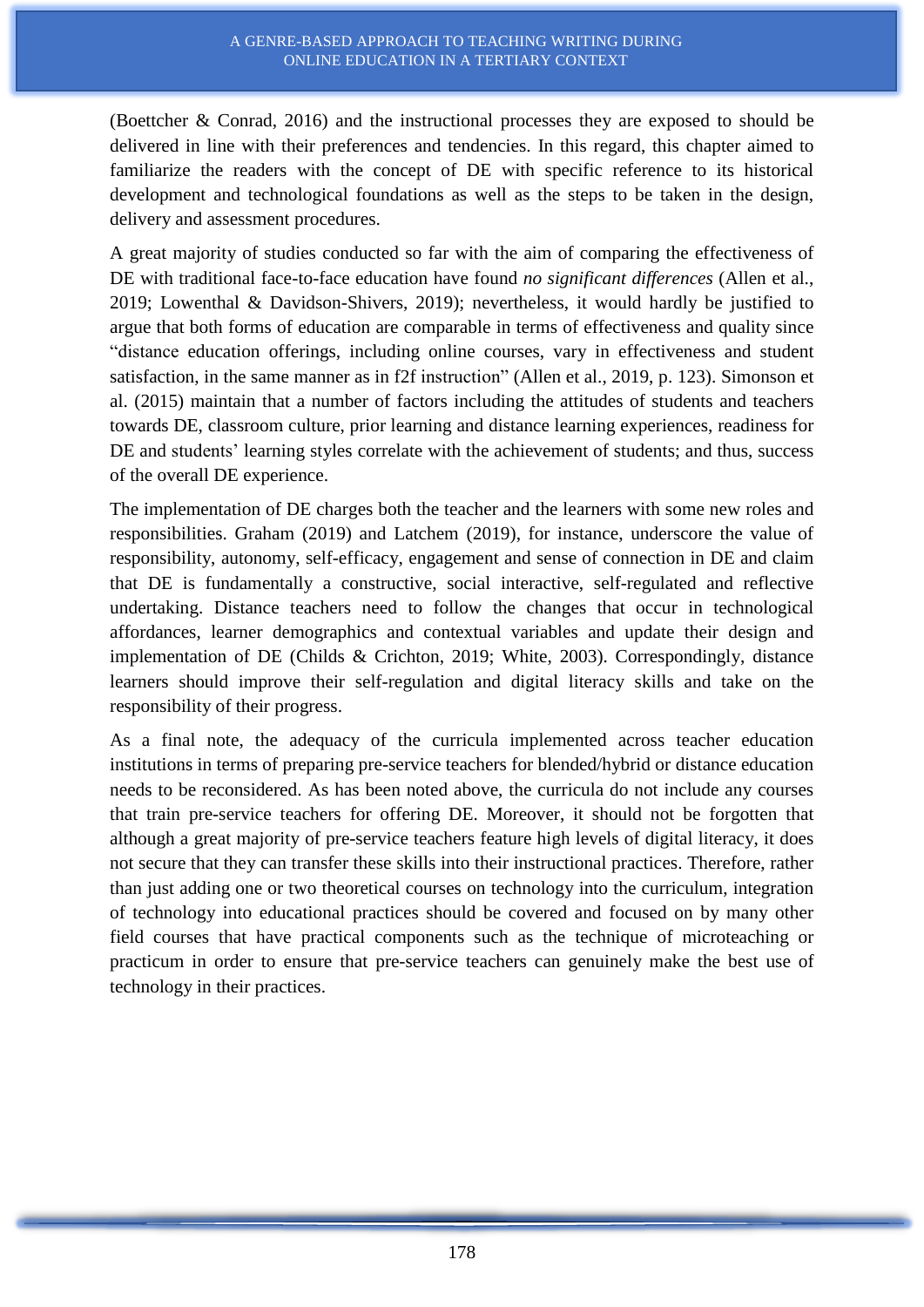#### **REFERENCES**

- Abrami, P. C., Bernard, R. M., Bures, E. M., Borokhovski, E. & Tamim, R. M. (2012). Interaction in distance education and online learning: Using evidence and theory to improve practice*.* In Moller, L. & Huett, J. B. (Editors). *The next generation of distance education unconstrained learning*, 49-70. Springer.
- Ahrens, A. & Zaščerinska, J. (2015). A comparative study of business and engineering students' attitude to mobile technologies in distance learning. In Pablos, P. O., Tennyson, R. D. & Lytras, M. D. (Editors). *Assessing the role of mobile technologies and distance learning in higher education*, 29-59. IGI Global.
- Aisami, R. S. (2009). Planning and teaching online courses*.* In Rogers, P., Berg, G., Boettcher, J., Howard, C., Justice, L. & Schenk, K. (Editors). *Encyclopedia of distance learning (2nd Ed.)*, 1628-1638. Information Science Reference.
- Aljumah, F. H. (2020). The impact of the EFL undergraduate students' integration in distance learning with its various platforms, *The Asian ESP Journal, 16*(5.1), 298-317.
- Allen, I. E. & Seaman, J. (2008). *Staying the course: Online education in the United States, 2008*, Sloan Consortium.
- Allen, M., Omori, K., Cole, A. W. & Burrell, N. (2019). Distance learning and student satisfaction*.* In Moore, M. G. & Diehl, W. C. (Editors). *Handbook of distance education (4th Edition)*, 122-131. Routledge.
- Ally, M. (2008). Foundations of educational theory for online learning. In T. Anderson (Editor), *The* t*heory and practice of online learning (2nd Ed.),* 3-31. AU Press, Athabasca University.
- Altmann, A., Ebersberger, B., Mössenlechner, C. & Wieser, D. (2019). Introduction: The disruptive power of online education: Challenges, opportunities, responses. In Altmann, A., Ebersberger, B., Mössenlechner, C. & Wieser, D. (Editors), *The disruptive power of online education*, 1-4. Emerald Publishing.
- Anderson, T. (2010). Theories for learning with emerging technologies. In Veletsianos, G. (Editor). *Emerging technologies in distance education*, 23-39. AU Press, Athabasca University.
- Bagapova, G., Kobilova, N. & Yuldasheva, N. (2020). The role of distance education and computer technologies in teaching foreign languages, *European Journal of Research and Reflection in Educational Sciences*, *8*(10), 206-211.
- Benito-Ruiz, E. (2009). Infoxication 2.0*.* In Thomas, M. (Editor). *Handbook of research on web 2.0 and second language learning*, 60-79. Information Science Reference.
- Berge, Z. L. (2019). Mobile learning and distance education*.* In Moore, M. G. & Diehl, W. C. (Editors). *Handbook of distance education (4th Edition)*, 207-213. Routledge.
- Bertin, J. C. & Gravé, P. (2010a). In favor of a model of didactic ergonomics*.* In Bertin, J. C., Gravé, P. & Narcy-Combes, J. P. (Editors). *Second language distance learning and*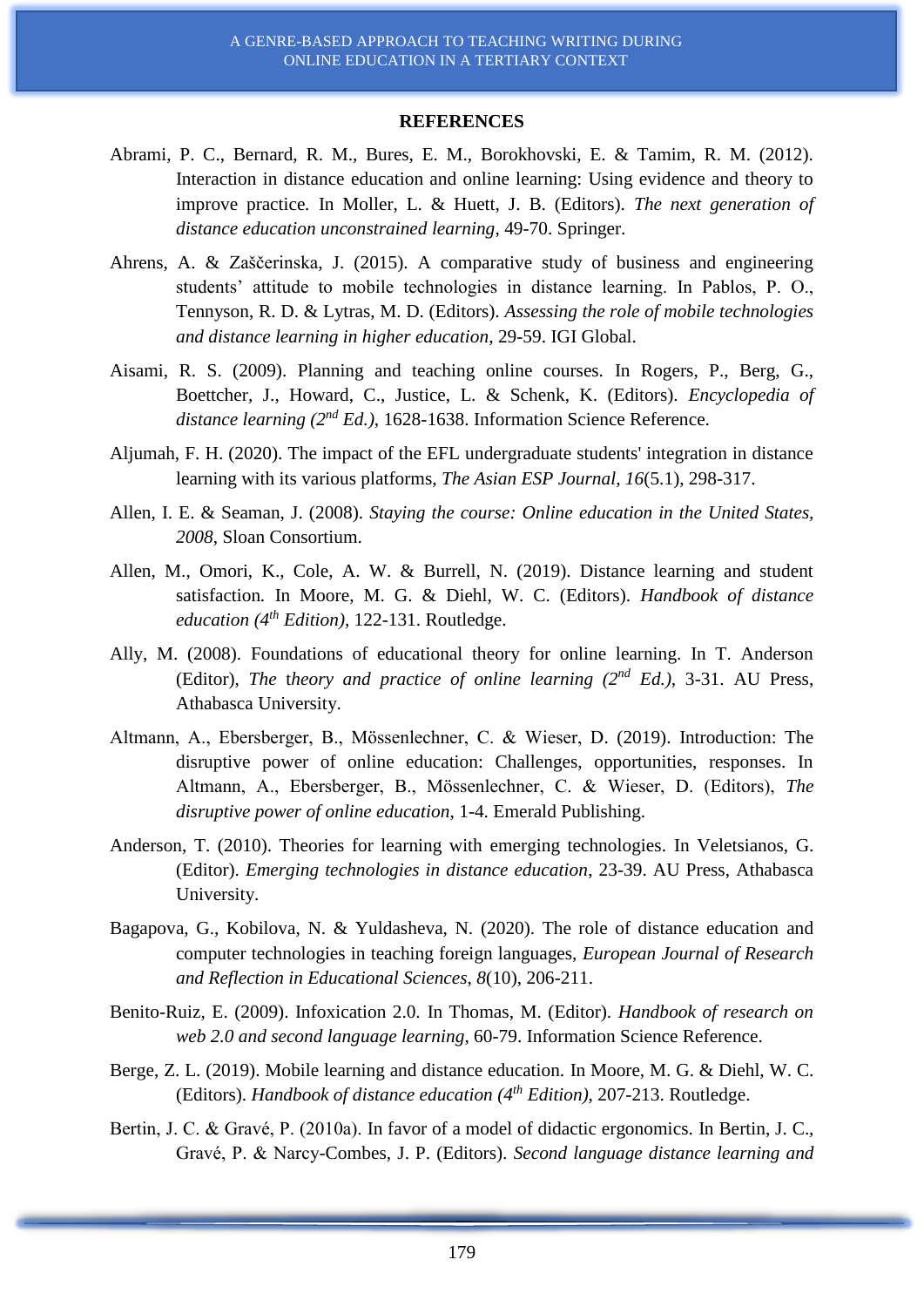*teaching: Theoretical perspectives and didactic ergonomics*, 1-36. Information Science Reference.

- Bertin, J. C. & Gravé, P. (2010b). The 'context' pole*.* In Bertin, J. C., Gravé, P. & Narcy-Combes, J. P. (Editors). *Second language distance learning and teaching: Theoretical perspectives and didactic ergonomics*, 170-182. Information Science Reference.
- Bertin, J. C., Gravé, P. & Narcy-Combes, J. P. (2010). Interactions and distance learning*.* In Bertin, J. C., Gravé, P. & Narcy-Combes, J. P. (Editors). *Second language distance learning and teaching: Theoretical perspectives and didactic ergonomics*, 183-209. Information Science Reference.
- Blake, R. J. (2017). Technologies for teaching and learning L2 speaking. In Chapelle, C. A. & Sauro, S. (Editors). *The handbook of technology and second language teaching and learning*, 107-117. John Wiley & Sons.
- Blaschke, L. M. (2019). The pedagogy–andragogy–heutagogy continuum and technologysupported personal learning environments*.* In Jung, I. (Editor). *Open and distance education theory revisited: Implications for the digital era*, 75-84. Springer.
- Boettcher, J. V. & Conrad, R. M. (2016). *The online teaching survival guide: Simple and practical pedagogical tips (2nd Ed.)*. John Wiley & Sons.
- Bold, M. (2009). Interaction in distance learning*.* In Rogers, P., Berg, G., Boettcher, J., Howard, C., Justice, L. & Schenk, K. (Editors). *Encyclopedia of distance learning (2nd Ed.)*, 1244-1249. Information Science Reference.
- Branch, R. M. & Stefaniak, J. E. (2019). Instructional design theory*.* In Jung, I. (Editor). *Open and distance education theory revisited: Implications for the digital era*, 85-94. Springer.
- Burns, M. (2011). *Distance education for teacher training: Modes, models, and methods*. Education Development Center, Inc.
- Campbell, D. & Berge, Z. (2009). Teaching style in the online classroom*.* In Rogers, P., Berg, G., Boettcher, J., Howard, C., Justice, L. & Schenk, K. (Editors). *Encyclopedia of distance learning (2nd Ed.)*, 2067-2076. Information Science Reference.
- Carvin, A. (2000). Mending the breach: Overcoming the digital divide. *The Educational Cyberplayground™*,<http://www.edu-cyberpg.com/Teachers/andycarvin1.html>
- Chambel, T. & Guimarães, N. (2009). Learning styles and multiple intelligences*.* In Rogers, P., Berg, G., Boettcher, J., Howard, C., Justice, L. & Schenk, K. (Editors). *Encyclopedia of distance learning (2nd Ed.)*, 1369-1379. Information Science Reference.
- Childs, E. & Crichton, S. (2019). Pressures impacting distance education in higher education and the use of a design-based instructional approach*.* In Moore, M. G. & Diehl, W. C. (Editors). *Handbook of distance education (4th Edition)*, 214-227. Routledge.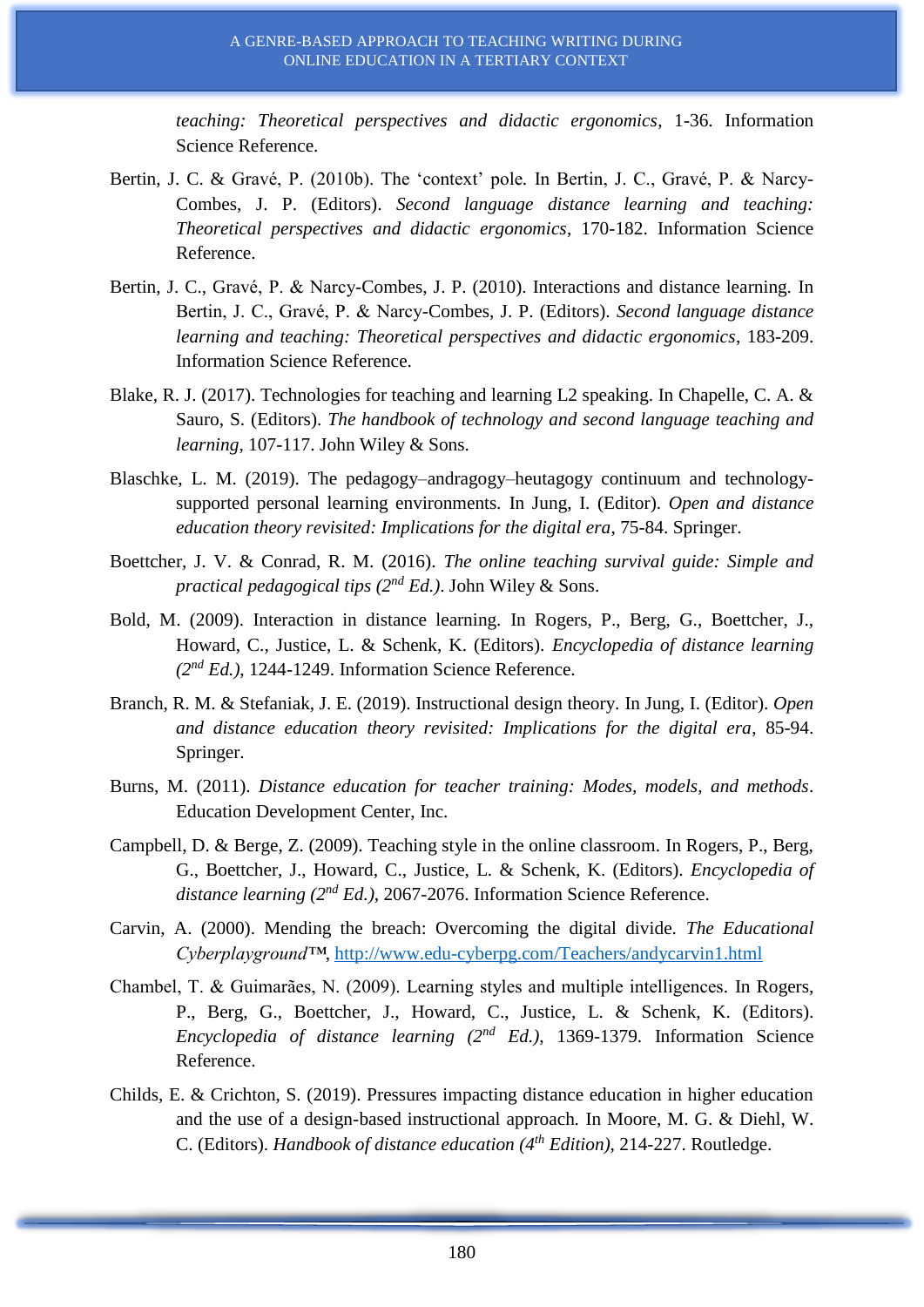- Cleveland-Innes, M. F. (2021). Teaching and learning in distance education: Continue a new era*.* In Cleveland-Innes, M. F. & Garrison, D. R. (Editors). *An introduction to distance education: Understanding teaching and learning in a new era (2nd Ed.),* 3- 12. Routledge.
- Davis, V. L. (2019). U.S. federal policy in distance education*.* In Moore, M. G. & Diehl, W. C. (Editors). *Handbook of distance education (4th Edition)*, 351-365. Routledge.
- Dennen, V. P. (2019). Frameworks for designing and analyzing learning: Activity interactions in online courses*.* In Moore, M. G. & Diehl, W. C. (Editors). *Handbook of distance education (4th Edition)*, 244-259. Routledge.
- Duffy, P. (2008). Using youtube: Strategies for using new media in teaching and learning*.* In Kwan, R., Fox, R., Chan, F. T. & Tsang, P. (Editors). *Enhancing learning through technology: Research on emerging technologies and pedagogies*, 31-44. World Scientific Publishing.
- Ekmekçi, E. (2015). Distance-education in foreign language teaching: evaluations from the perspectives of freshman students. *Procedia - Social and Behavioral Sciences, 176*(2015), 390-397.
- Eshet-Alkalai, Y. (2009). Holistic model of thinking skills in the digital era*.* In Rogers, P., Berg, G., Boettcher, J., Howard, C., Justice, L. & Schenk, K. (Editors). *Encyclopedia of distance learning (2nd Ed.)*, 1088-1093. Information Science Reference.
- Fillion, G., Limayem, M., Laferrière, T. & Mantha, R. (2010). Onsite and online students' and professors' perceptions of ICT use in higher education*.* In Karacapilidis, N. (Editor). *Novel developments in web-based learning technologies: Tools for modern teaching*, 83-117. Information Science Reference.
- Fischer, R. (2010). Foreword*.* In Bertin, J. C., Gravé, P. & Narcy-Combes, J. P. (Editors). *Second language distance learning and teaching: Theoretical perspectives and didactic ergonomics*, viii-ix. Information Science Reference.
- Garrison, D. R. (2021). From independence to collaboration: A personal retrospective on distance education*.* In Cleveland-Innes, M. F. & Garrison, D. R. (Editors). *An introduction to distance education: Understanding teaching and learning in a new era (2nd Ed.),* 13-24. Routledge.
- Gnanadass, E. & Sanders, A. Y. (2019). Gender still matters in distance education*.* In Moore, M. G. & Diehl, W. C. (Editors). *Handbook of distance education (4th Edition)*, 79-91. Routledge.
- Graham, C. R. (2019). Current research in blended learning*.* In Moore, M. G. & Diehl, W. C. (Editors). *Handbook of distance education (4th Edition)*, 173-188. Routledge.
- Haghshenas, M., Sadeghzadeh, A., Shahbazi, R. & Nassiriyar, M. (2015). Mobile wireless technologies application in education*.* In Pablos, P. O., Tennyson, R. D. & Lytras, M. D. (Editors). *Assessing the role of mobile technologies and distance learning in higher education*, 311-332. IGI Global.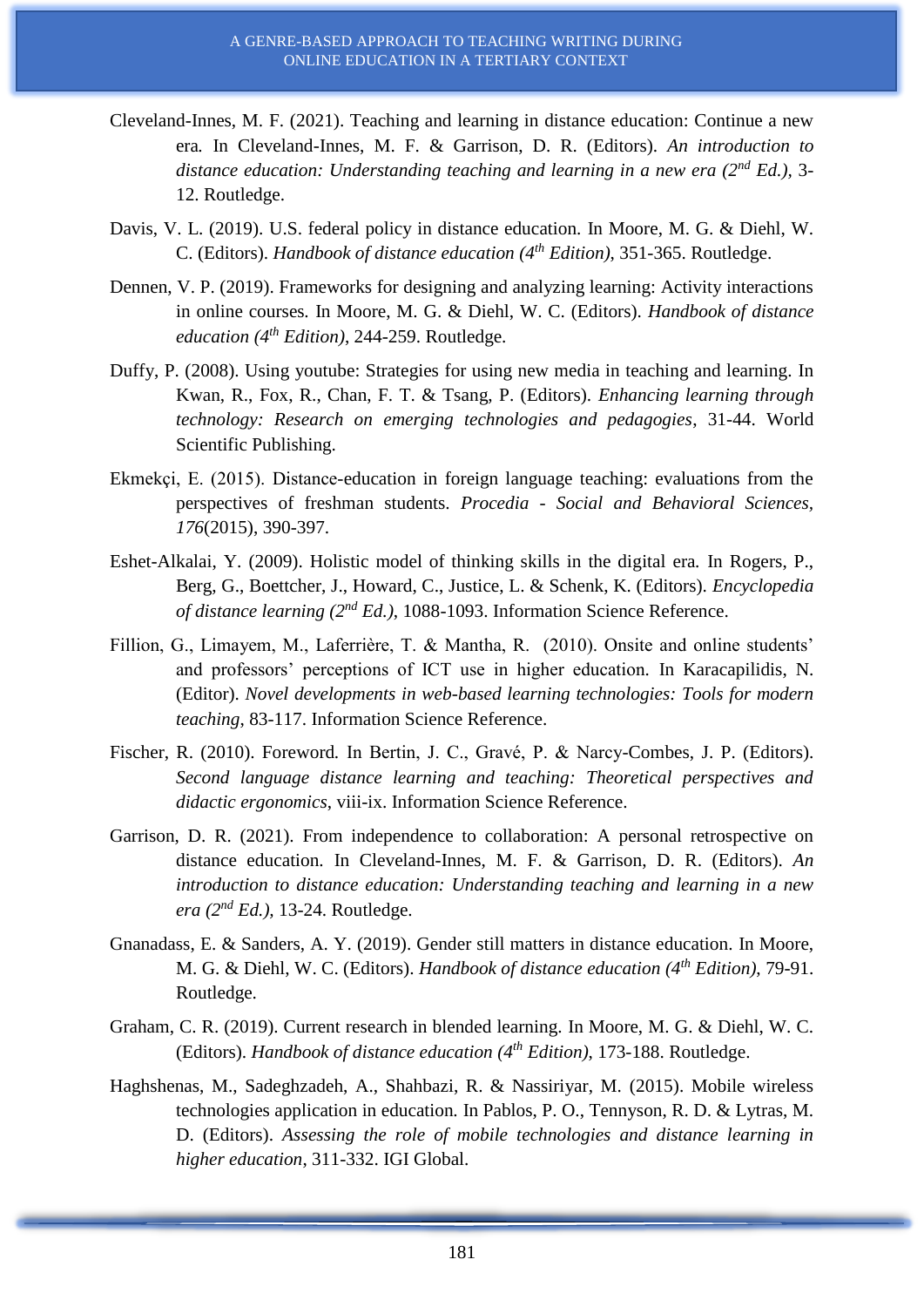Hartnett, M. (2016). *Motivation in online education.* Springer.

- Hartnett, M. (2019). Motivation in distance education*.* In Moore, M. G. & Diehl, W. C. (Editors). *Handbook of distance education (4th Edition)*, 145-157. Routledge.
- Heift, T. & Vyatkina, N. (2017). Technologies for teaching and learning L2 grammar. In Chapelle, C. A. & Sauro, S. (Editors). *The handbook of technology and second language teaching and learning*, 26-44. John Wiley & Sons.
- Heiser, R. & Ralston-Berg, P. (2019). Active learning strategies for optimal learning*.* In Moore, M. G. & Diehl, W. C. (Editors). *Handbook of distance education (4th Edition)*, 281-294. Routledge.
- Houser, C. & Thornton, P. (2009). Mobile educational technology*.* In Rogers, P., Berg, G., Boettcher, J., Howard, C., Justice, L. & Schenk, K. (Editors). *Encyclopedia of distance learning (2nd Ed.)*, 1424-1431. Information Science Reference.
- Hoyle, R. H. & Amy, L. D. (2017). Developmental trajectories of skills and abilities relevant for self-regulation of learning and performance. In Shunk, D. H. & Greene, J. A. (Editors). *Handbook of Self-Regulation of Learning and Performance (2nd Ed.),* 49- 63. Routledge.
- Hubbard, P. (2017). Technologies for teaching and learning L2 listening. In Chapelle, C. A. & Sauro, S. (Editors). *The handbook of technology and second language teaching and learning*, 93-106. John Wiley & Sons.
- Jaggars, S. S. (2019). Online learning in the community college context*.* In Moore, M. G. & Diehl, W. C. (Editors). *Handbook of distance education (4th Edition)*, 445-455. Routledge.
- Jakobsdóttir, S., McKeown, L. & Hoven, D. (2010). Using the new information and communication technologies for the continuing professional development of teachers through open and distance learning*.* In Danaher, P. A. & Umar, A. (Editors). *Teacher education through open and distance learning*, 105-120. Commonwealth of Learning.
- Jaldemark, J. (2021). Formal and informal paths of lifelong learning: Hybrid distance educational settings for the digital era*.* In Cleveland-Innes, M. F. & Garrison, D. R. (Editors). *An introduction to distance education: Understanding teaching and learning in a new era (2nd Ed.)*, 25-42. Routledge.
- Jung, I. (2019a). Introduction to theories of open and distance education*.* In Jung, I. (Editor). *Open and distance education theory revisited: Implications for the digital era*, 1-10. Springer.
- Jung, I. (2019b). Conclusion: Linking theory, research and practice in open and distance education*.* In Jung, I. (Editor). *Open and distance education theory revisited: Implications for the digital era*, 115-122. Springer.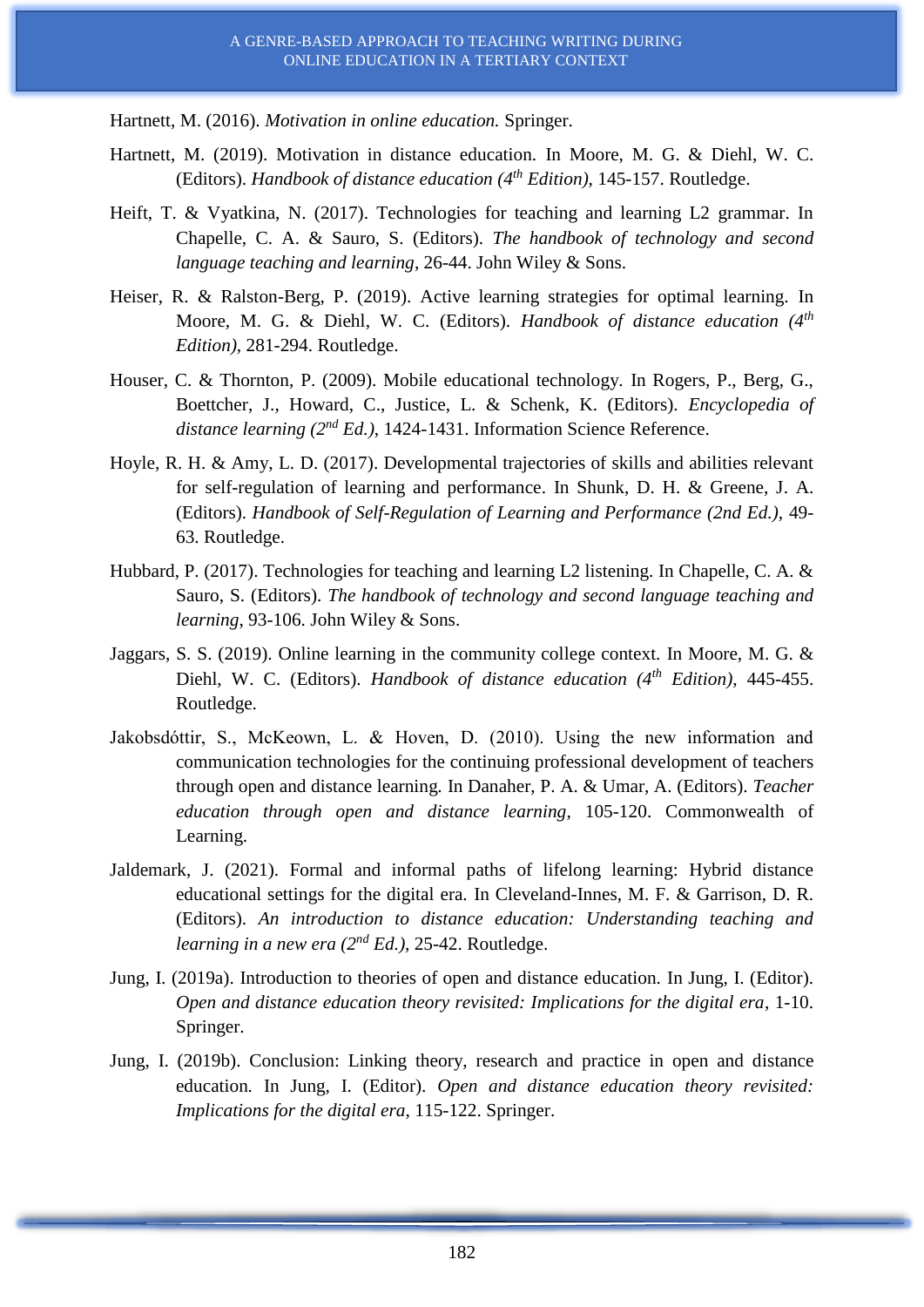- Kitishat, A. R., Omar, K. H. A. & Momani, M. A. K. A. (2020). The Covid-19 crisis and distance learning: E-teaching of language between reality and challenges, *The Asian ESP Journal, 16*(5.1), 316-326.
- Koç, E. (2020). An evaluation of distance learning in higher education through the eyes of course instructors. *Akdeniz Üniversitesi Eğitim Fakültesi Dergisi*, *3*(1), 25-39.
- Korres, M. P. (2015). Promoting interaction in an asynchronous e-learning environment*.* In Pablos, P. O., Tennyson, R. D. & Lytras, M. D. (Editors). *Assessing the role of mobile technologies and distance learning in higher education*, 154-175. IGI Global.
- Kozar, O. (2012). Use of synchronous online tools in private English language teaching in Russia, *Distance Education*, *33*(3), 415-420. <https://doi.org/10.1080/01587919.2012.723164>
- Kramarski, B. (2017). Teachers as agents in promoting students' SRL and performance. In Shunk, D. H. & Greene, J. A. (Editors). *Handbook of Self-Regulation of Learning and Performance (2nd Ed.),* 223-239. Routledge.
- Krusekopf, C. (2019). Internationalisation of online learning: A double degree model. In Altmann, A., Ebersberger, B., Mössenlechner, C. & Wieser, D. (Editors), *The disruptive power of online education*, 63-80. Emerald Publishing.
- Kwan, R., Fox, R., Chan, F. T. & Tsang, P. (2008). Preface*.* In Kwan, R., Fox, R., Chan, F. T. & Tsang, P. (Editors). *Enhancing learning through technology: Research on emerging technologies and pedagogies*, v. World Scientific Publishing.
- Lapping, T. (2009). The two most important competencies for millennium teachers*.* In Rogers, P., Berg, G., Boettcher, J., Howard, C., Justice, L. & Schenk, K. (Editors). *Encyclopedia of distance learning (2nd Ed.)*, 2168-2170. Information Science Reference.
- Latchem, C. (2010). Using ICT to train teachers in ICT*.* In Danaher, P. A. & Umar, A. (Editors). *Teacher education through open and distance learning*, 75-92. Commonwealth of Learning.
- Latchem, C. (2019). Independent study, transactional distance, guided conversation and adult learning*.* In Jung, I. (Editor). *Open and distance education theory revisited: Implications for the digital era*, 11-20. Springer.
- Lee, M. J. W. & McLoughlin, C. (2010). Beyond distance and time constraints: Applying social networking tools and web 2.0 approaches in distance education. In Veletsianos, G. (Editor). *Emerging technologies in distance education*, 61-87. AU Press, Athabasca University.
- Lerch, C. M., Bilics, A. R. & Colley, B. (2009). Zone of proximal development and scaffolding online*.* In Rogers, P., Berg, G., Boettcher, J., Howard, C., Justice, L. & Schenk, K. (Editors). *Encyclopedia of distance learning (2nd Ed.)*, 2376-2381. Information Science Reference.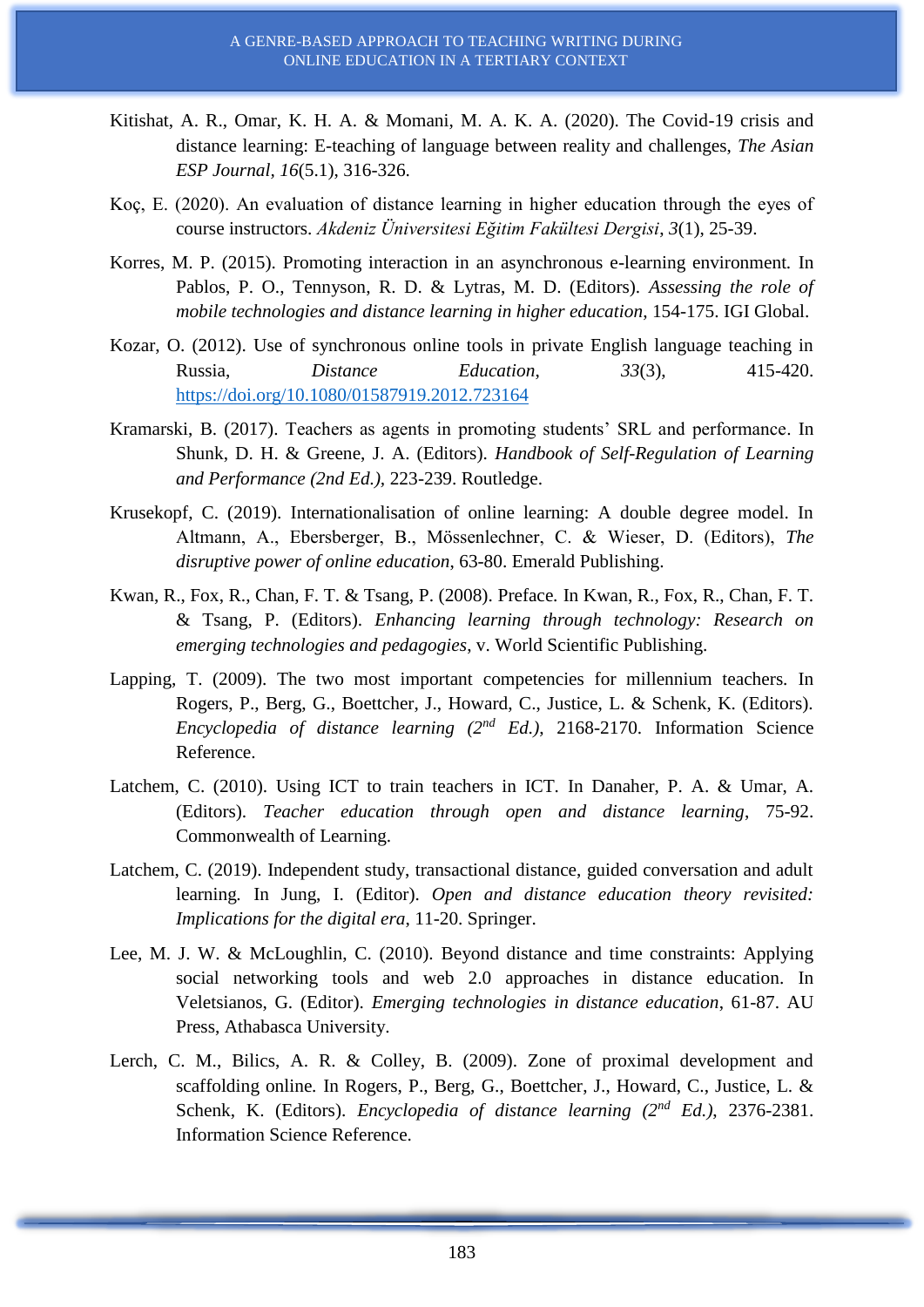- Li, Z., Dursun, A. & Hegelheimer, V. (2017). Technology and L2 writing. In Chapelle, C. A. & Sauro, S. (Editors). *The handbook of technology and second language teaching and learning*, 77-92. John Wiley & Sons.
- Liaw, M-L. & English, K. (2017). Technologies for teaching and learning L2 reading. In Chapelle, C. A. & Sauro, S. (Editors). *The handbook of technology and second language teaching and learning*, 62-76. John Wiley & Sons.
- Liu, S. (2009). Assessment tasks in online courses*.* In Rogers, P., Berg, G., Boettcher, J., Howard, C., Justice, L. & Schenk, K. (Editors). *Encyclopedia of distance learning (2nd Ed.),* 103-107. Information Science Reference.
- Lowenthal, P. R. & Davidson-Shivers, G. V. (2019). Strategies used to evaluate online education*.* In Moore, M. G. & Diehl, W. C. (Editors). *Handbook of distance education (4th Edition)*, 415-427. Routledge.
- Ma, Q. (2017). Technologies for teaching and learning L2 vocabulary. In Chapelle, C. A. & Sauro, S. (Editors). *The handbook of technology and second language teaching and learning*, 45-61. John Wiley & Sons.
- MacLean, G. R. & Elwood, J. A. (2009). Digital natives, learner perceptions and the use of ICT*.* In Thomas, M. (Editor). *Handbook of research on web 2.0 and second language learning*, 156-179. Information Science Reference.
- Maddrell, J. A. & Watson, G. S. (2012). The influence of backchannel communication on cognitive load*.* In Moller, L. & Huett, J. B. (Editors). *The next generation of distance education unconstrained learning*, 171-180. Springer.
- Marinakou, E. & Giousmpasoglou, C. (2015). M-learning in the Middle East: The case of Bahrain*.* In Pablos, P. O., Tennyson, R. D. & Lytras, M. D. (Editors). *Assessing the role of mobile technologies and distance learning in higher education*, 176-199. IGI Global.
- Matheos, K. & Cleveland-Innes, M. F. (2021). From distance education to blended learning: Leading pedagogical change*.* In Cleveland-Innes, M. F. & Garrison, D. R. (Editors). *An introduction to distance education: Understanding teaching and learning in a new era (2nd Ed.)*, 168-188. Routledge.
- Mayes, A. S. & Burgess, H. (2010). Open and distance learning for initial teacher education*.* In Danaher, P. A. & Umar, A. (Editors). *Teacher education through open and distance learning*, 35-46. Commonwealth of Learning.
- McAvinia, C. (2016). *Online learning and its users*. Chandos Publishing.
- McGlynn, A. P. (2008). Millenials in College: How do we motivate them? *Education Digest*, *73*(6), 19-22.
- McKeown, J. O. & Howard, S. K. (2012). The effect of delivery method of instructional materials to meet learning goals and objectives in online and open learning environments*.* In Moller, L. & Huett, J. B. (Editors). *The next generation of distance education unconstrained learning*, 85-96. Springer.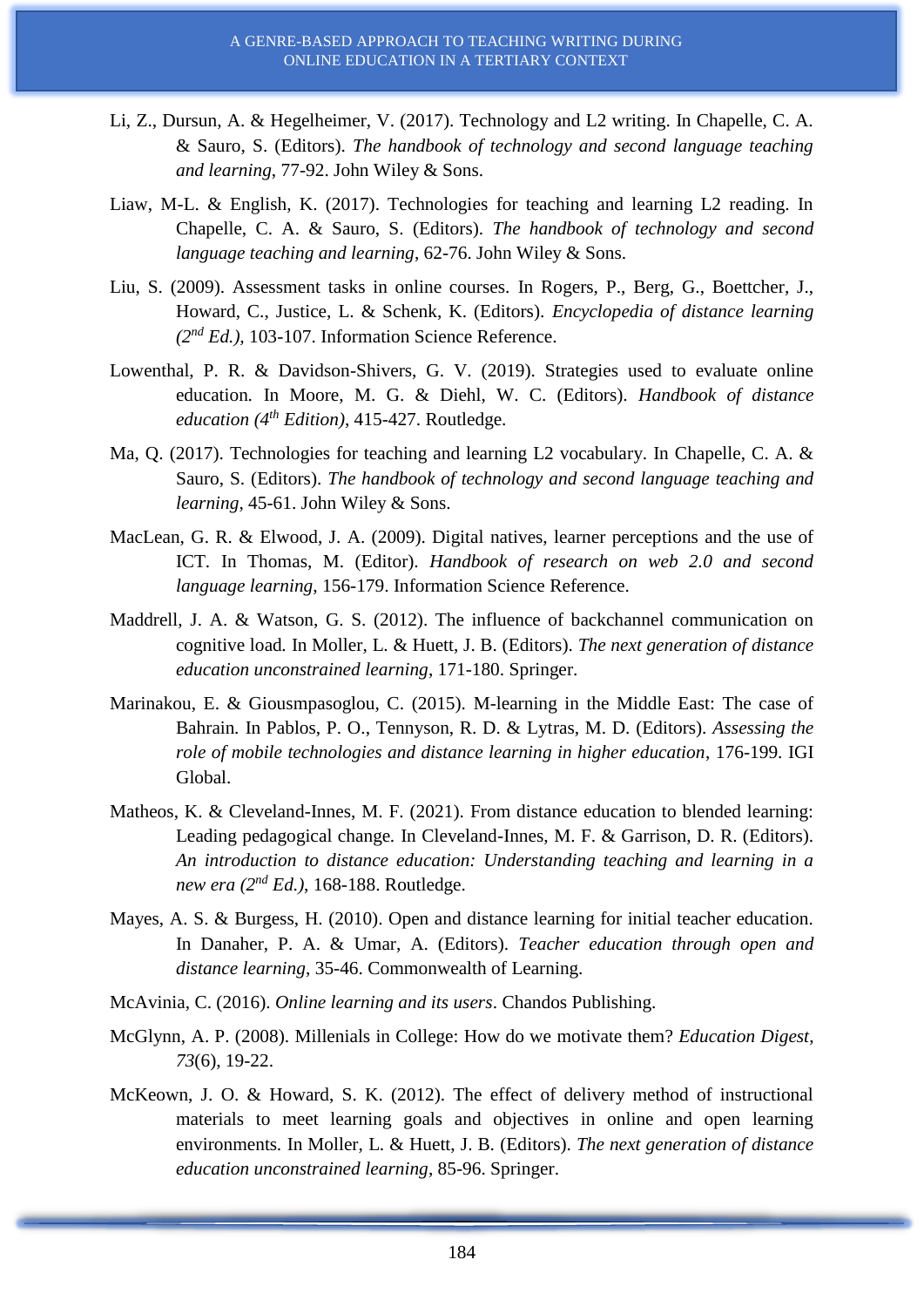- Meshur, H. F. A. & Bala, H. A. (2015). Distance learning in architecture/planning education: A case study in the faculty of architecture at Selcuk University. In Pablos, P. O., Tennyson, R. D. & Lytras, M. D. (Editors). *Assessing the role of mobile technologies and distance learning in higher education*, 1-28. IGI Global.
- Mizell, A. P. & Sugarman, C. (2009). Overcoming the digital divide*.* In Rogers, P., Berg, G., Boettcher, J., Howard, C., Justice, L. & Schenk, K. (Editors). *Encyclopedia of distance learning (2nd Ed.)*, 1578-1584. Information Science Reference.
- Moller, L., Robison, D. & Huett, J. B. (2012). Unconstrained learning: Principles for the next generation of distance education*.* In Moller, L. & Huett, J. B. (Editors). *The next generation of distance education unconstrained learning*, 1-20. Springer.
- Montebello, M. (2017). *AI injected e-learning: The future of online education*. Springer International Publishing.
- Moore, M. & Kearsley, G. (1996). *Distance education: A systems view*. Wadsworth.
- Moore, M. G. (1989). Editorial: Three types of interaction. *The American Journal of Distance Education, 3*(2), 1-6.
- Moos, D. C. (2017). Emerging classroom technology. In Shunk, D. H. & Greene, J. A. (Editors). *Handbook of Self-Regulation of Learning and Performance (2nd Ed.),* 243- 253. Routledge.
- Murphy, L., Shelley, M. & Baumann, U. (2010). Qualities of effective tutors in distance language teaching: student perceptions, *Innovation in Language Learning and Teaching*, *4*(2), 119-136,<https://doi.org/10.1080/17501220903414342>
- Narcy-Combes, J. P. (2010a). The 'learner' pole*.* In Bertin, J. C., Gravé, P. & Narcy-Combes, J. P. (Editors). *Second language distance learning and teaching: Theoretical perspectives and didactic ergonomics*, 105-126. Information Science Reference.
- Narcy-Combes, J. P. (2010b). The 'teacher' pole*.* In Bertin, J. C., Gravé, P. & Narcy-Combes, J. P. (Editors). *Second language distance learning and teaching: Theoretical perspectives and didactic ergonomics*, 127-139. Information Science Reference.
- Obexer, R. (2019). Scaling online learning: The case for a programme-level approach. In Altmann, A., Ebersberger, B., Mössenlechner, C. & Wieser, D. (Editors), *The disruptive power of online education*, 7-25. Emerald Publishing.
- Palloff, R. M. & Pratt, K. (2009). Assessment, academic integrity, and community online*.* In Rogers, P., Berg, G., Boettcher, J., Howard, C., Justice, L. & Schenk, K. (Editors). *Encyclopedia of distance learning (2nd Ed.)*, 108-114. Information Science Reference.
- Pandey, K. (2015). Mobile education mitigating the heavy magnitude of illiteracy in India*.* In Pablos, P. O., Tennyson, R. D. & Lytras, M. D. (Editors). *Assessing the role of mobile technologies and distance learning in higher education*, 200-227. IGI Global.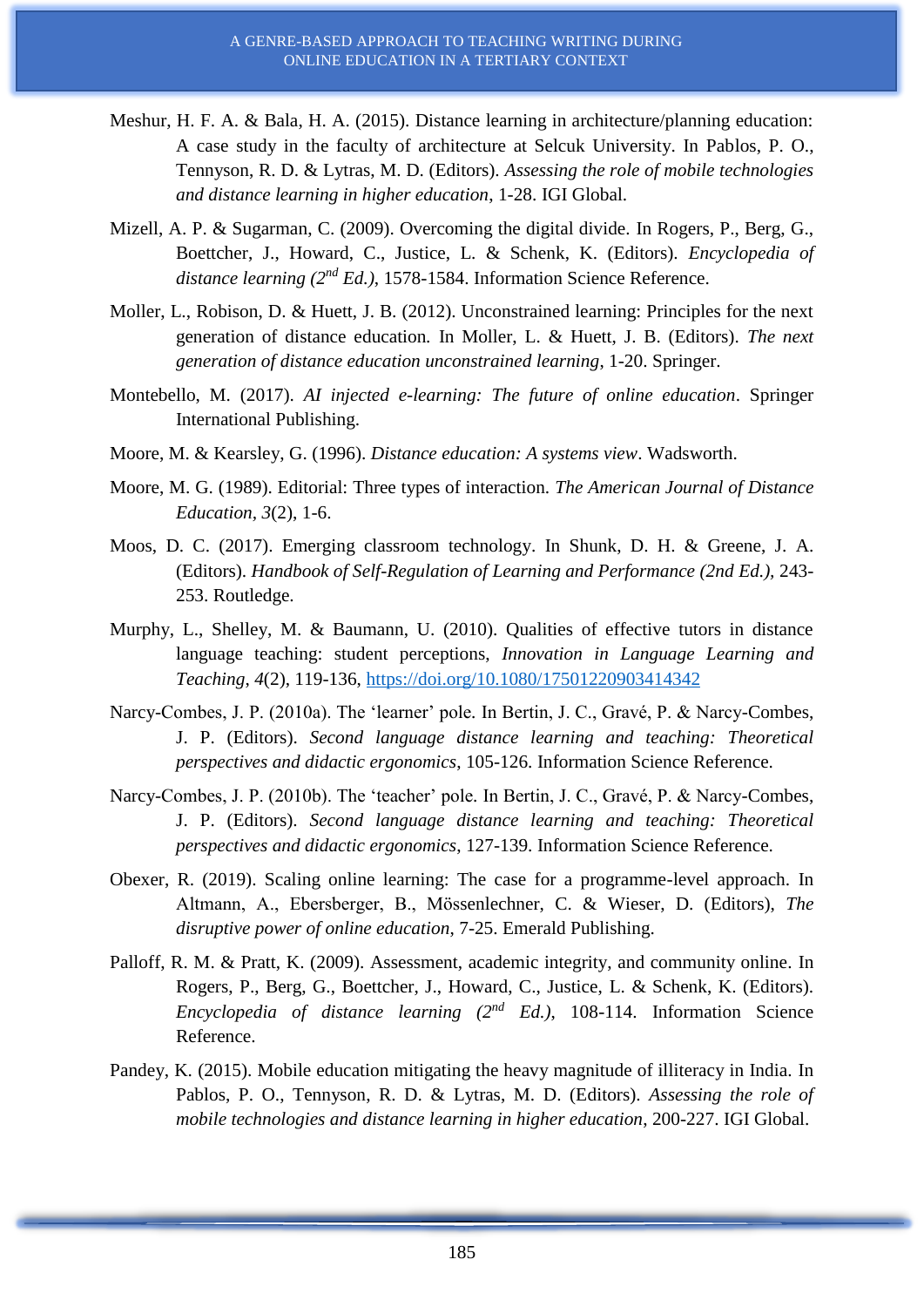- Paulson, D. (2009). Soft technology skills and the teacher of the 21<sup>st</sup> century. In Rogers, P., Berg, G., Boettcher, J., Howard, C., Justice, L. & Schenk, K. (Editors). *Encyclopedia of distance learning (2nd Ed.)*, 1914-1915. Information Science Reference.
- Perry, B. & Edwards, M. (2010). Creating a culture of community in the online classroom using artistic pedagogical technologies. In Veletsianos, G. (Editor). *Emerging technologies in distance education*, 129-151. AU Press, Athabasca University.
- Polly, D. (2015). Leveraging asynchronous online instruction to develop elementary school mathematics teacher-leaders*.* In Pablos, P. O., Tennyson, R. D. & Lytras, M. D. (Editors). *Assessing the role of mobile technologies and distance learning in higher education*, 78-99. IGI Global.
- Rasulo, M. (2009). The role of community formation in learning processes*.* In Thomas, M. (Editor). *Handbook of research on web 2.0 and second language learning*, 80-100. Information Science Reference.
- Rennell, N. (2020). *Excellent online teaching: The ultimate guide for teachers to prepare successful online classes, developing strategies and mindset, managing time, and engaging students to achieve effective results*. Niles Rennell.
- Richardson, J. C., Arbaugh, J. B., Cleveland-Innes, M., Ice, P., Swan, K. P. & Garrison, D. R. (2012). Using the community of inquiry framework to inform effective instructional design*.* In Moller, L. & Huett, J. B. (Editors). *The next generation of distance education unconstrained learning*, 97-126. Springer.
- Sales, G. C. (2009). Preparing teachers to teach online*.* In Rogers, P., Berg, G., Boettcher, J., Howard, C., Justice, L. & Schenk, K. (Editors). *Encyclopedia of distance learning (2nd Ed.)*, 1665-1672. Information Science Reference.
- Salter, G. (2009). E-learning and m-learning problems*.* In Rogers, P., Berg, G., Boettcher, J., Howard, C., Justice, L. & Schenk, K. (Editors). *Encyclopedia of distance learning (2nd Ed.)*, 803-809. Information Science Reference.
- Schroeder, R. & Cook, V. S. (2019). Needs assessment and strategic planning in distance education*.* In Moore, M. G. & Diehl, W. C. (Editors). *Handbook of distance education (4th Edition)*, 336-350. Routledge.
- Sharma, P., Tohill, K., Tietjen, P. & Akgun, M. (2019). The use of social media in higher education online and blended courses*.* In Moore, M. G. & Diehl, W. C. (Editors). *Handbook of distance education (4th Edition),* 228-243. Routledge.
- Shearer, R. L. & Park, E. (2019). Theory to practice in instructional design*.* In Moore, M. G. & Diehl, W. C. (Editors). *Handbook of distance education (4th Edition)*, 260-280. Routledge.
- Sheehy, K. (2010). Virtual environments: Issues and opportunities for researching inclusive educational practices*.* In Peachey, A., Gillen, J., Livingstone, D. & Smith-Robbins, S. (Editors). *Researching learning in virtual worlds*, 1-16. Springer.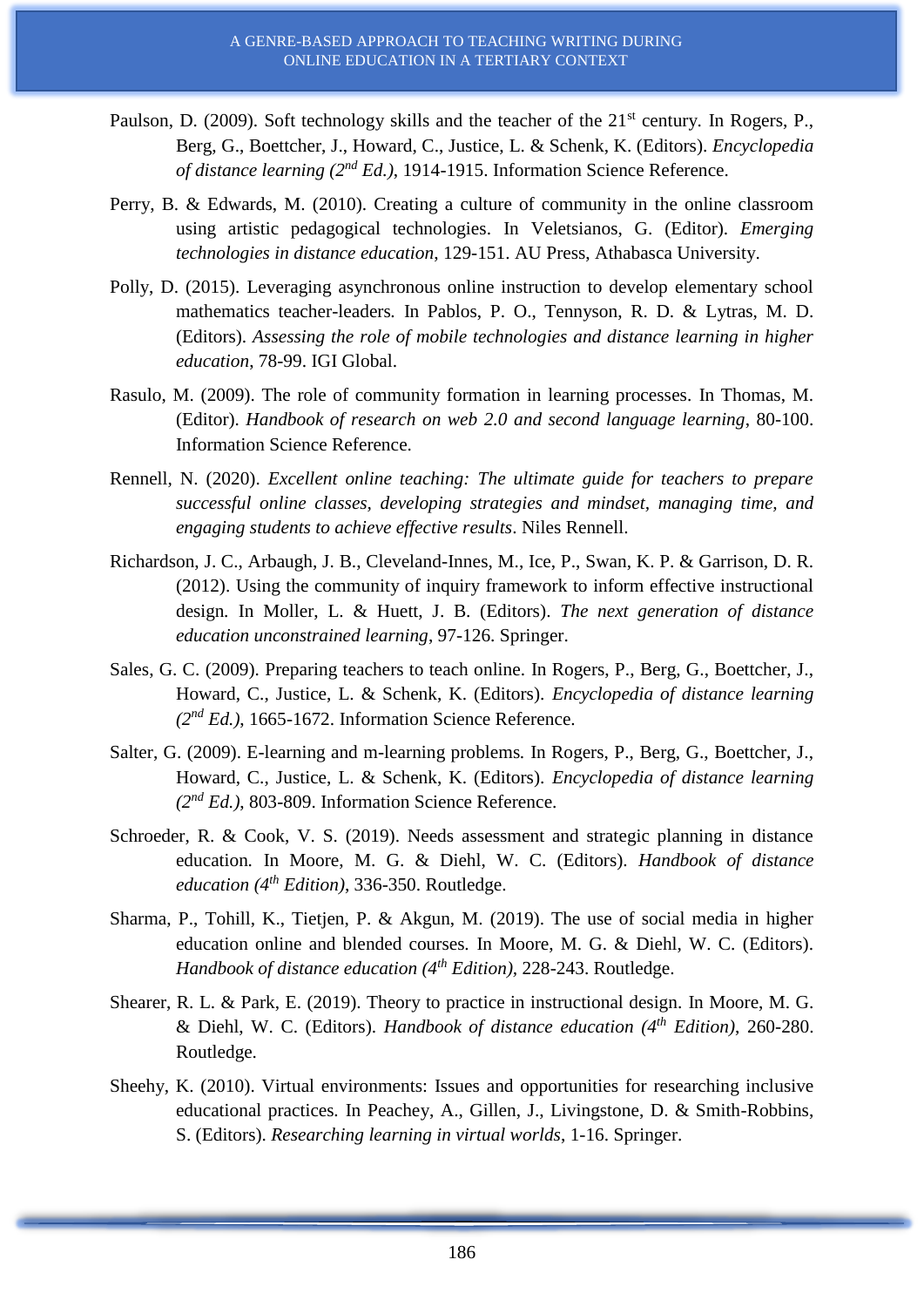- Shepard, M. F. (2012). Creating a culture of digital collaborative in online learning*.* In Moller, L. & Huett, J. B. (Editors). *The next generation of distance education unconstrained learning*, 127-138. Springer.
- Siedlaczek, K. (2004). Perceptions about teaching online versus in a classroom environment. *College Quarterly*, *7*(3), 1-17.
- Simonson, M., Smaldino, S. & Zvacek, S. (2015). *Teaching and learning at a distance: Foundations of distance education (6th Ed.)*. Information Age Publishing.
- Sims, R. (2001). From art to alchemy: Achieving success with online learning. *ITForum Paper, 55*.
- Solvie, P. (2009). What the millennium teacher must know and be able to do*.* In Rogers, P., Berg, G., Boettcher, J., Howard, C., Justice, L. & Schenk, K. (Editors). *Encyclopedia of distance learning (2nd Ed.)*, 2353-2354. Information Science Reference.
- Stavredes, T. M. & Herder, T. M. (2019). Instructional strategies to support student persistence*.* In Moore, M. G. & Diehl, W. C. (Editors). *Handbook of distance education (4th Edition)*, 133-142. Routledge.
- Stevens, K. (2010). The use of media in teacher education through open and distance learning*.* In Danaher, P. A. & Umar, A. (Editors). *Teacher education through open and distance learning*, 93-104. Commonwealth of Learning.
- Sturm, M., Kennell, T., McBride, R. & Kelly, M. (2009). The pedagogical implications of web 2.0*.* In Thomas, M. (Editor). *Handbook of research on web 2.0 and second language learning*, 367-384. Information Science Reference.
- Swan, K. (2021). Teaching and learning in post- industrial distance education*.* In Cleveland-Innes, M. F. & Garrison, D. R. (Editors). *An introduction to distance education: Understanding teaching and learning in a new era (2nd Ed.)*, 67-89. Routledge.
- Thomas, M. (2009). Preface*.* In Thomas, M. (Editor). *Handbook of research on web 2.0 and second language learning*, xxi-xxiv. Information Science Reference.
- Thompson, M. M. (2019). The ethical character of distance education: Relationship and responsibility*.* In Moore, M. G. & Diehl, W. C. (Editors). *Handbook of distance education (4th Edition)*, 189-206. Routledge.
- Thorne, K. (2003). *Blended learning: How to integrate online and traditional learning*. Kogan Page.
- Torrao, S. & Tiirmaa-Oras, S. (2007). *Blended learning: Research reports & Examples of best practices (Technical Report)*. B-Learn Project.
- Tsang, E. Y. M. (2008). Learner-content interactivity: Instructional design strategies for the development of e-learning materials*.* In Kwan, R., Fox, R., Chan, F. T. & Tsang, P. (Editors). *Enhancing learning through technology: Research on emerging technologies and pedagogies*, 251-262. World Scientific Publishing.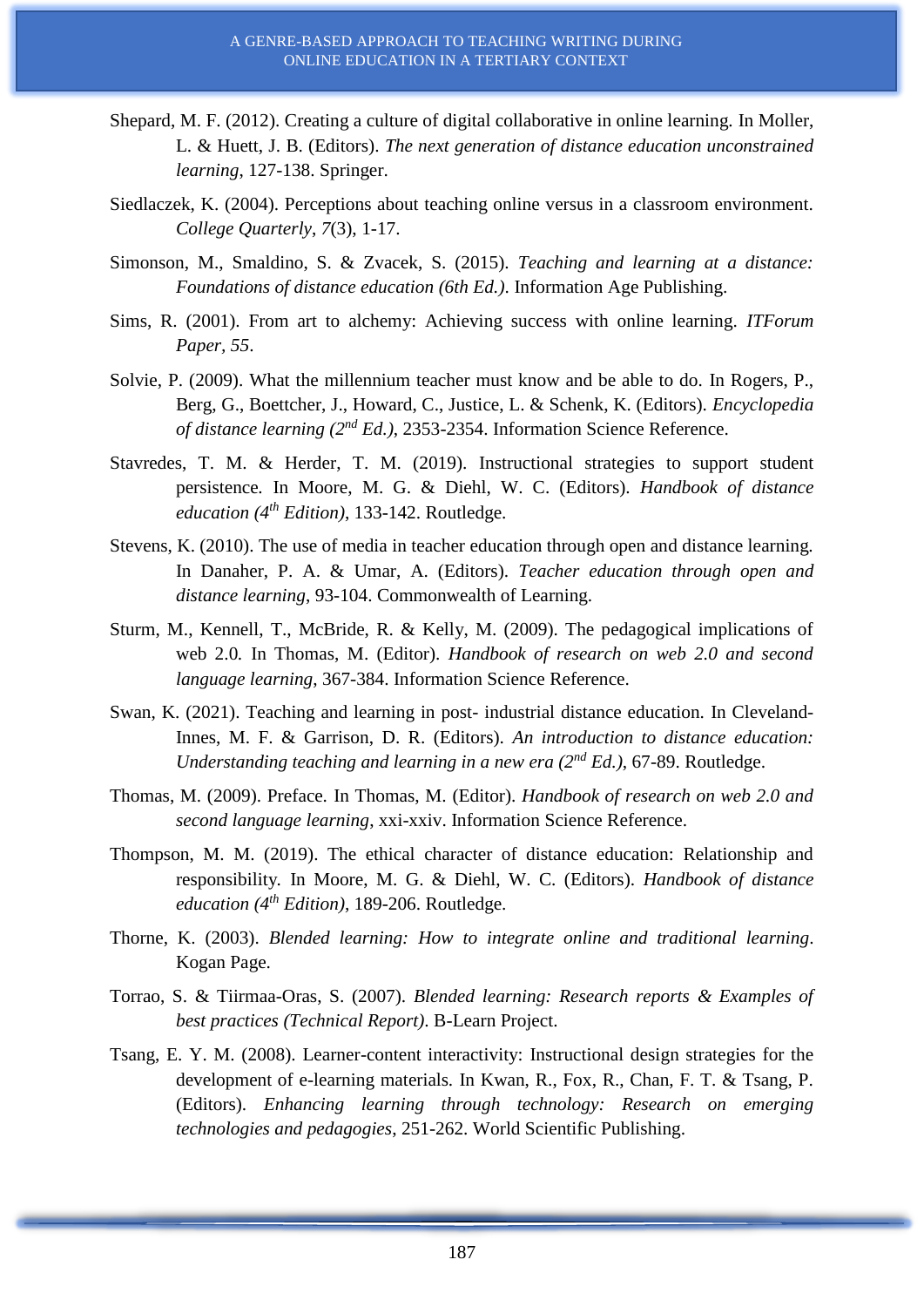- Usher, E. L. & Schunk, D. H. (2017). Social cognitive theoretical perspective of selfregulation. In Shunk, D. H. & Greene, J. A. (Editors). *Handbook of self-regulation of learning and performance (2nd Ed.),* 19-35. Routledge.
- Vorobel, O. & Kim, D. (2012). Language teaching at a distance: An overview of research. *CALICO Journal, 29*(3), 548-562.
- Wagner, N., Hassanein, K., & Head, M. (2008). Who is responsible for e-learning in higher education? A stakeholders' analysis. *Journal of Educational Technology & Society*, *11*(3), 26-36.
- Webster, L. & Murphy, D. (2008). Enhancing learning through technology: Challenges and responses*.* In Kwan, R., Fox, R., Chan, F. T. & Tsang, P. (Editors). *Enhancing learning through technology: Research on emerging technologies and pedagogies*, 1- 16. World Scientific Publishing.
- Weller, M. (2020). *25 years of ed tech*. AU Press, Athabasca University.
- White, C. (2003). *Language learning in distance education*. Cambridge University Press.
- Zawacki-Richter, O. (2019). The industrialization theory of distance education revisited*.* In Jung, I. (Editor). *Open and distance education theory revisited: Implications for the digital era*, 21-30. Springer.

# **To Cite this Chapter:**

Önal, A. (2021). Teaching English by distance: An introduction. In Büyükkarcı, K. & Önal, A. (Eds.), *Essentials of applied linguistics and foreign language teaching: 21st century skills and classroom applications*, 162-188. ISRES Publishing.